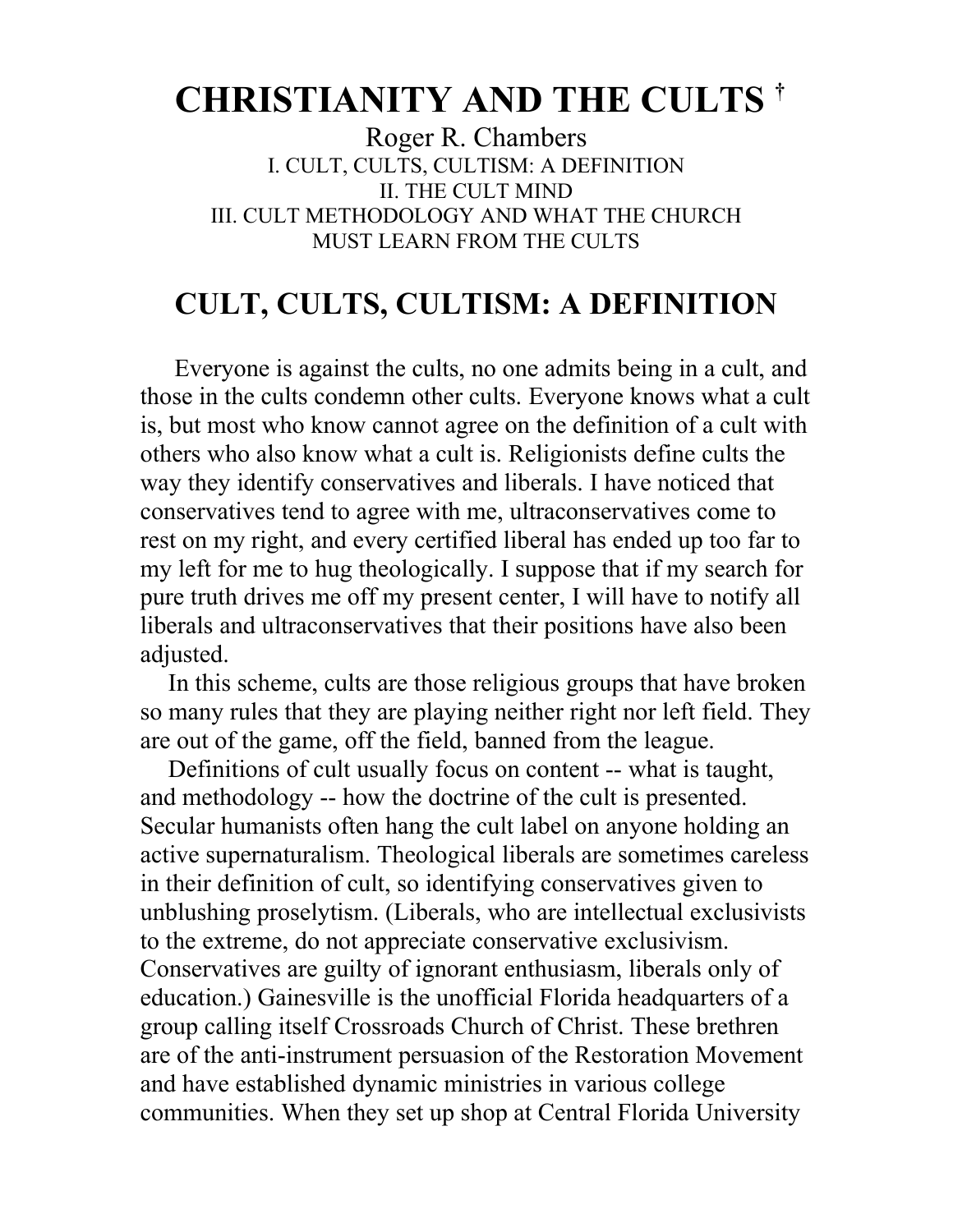in Orlando, a leading Episcopal clergyman published that Crossroads is a cult. He proved the charge by demonstrating that Crossroads people thought they had the truth and presumed to evangelize Episcopalians and other breeds without the law.

The field of candidates for the cult label is somewhat narrower for conservatives, but the approach is basically the same. The apostolic Church was identified by leaders of diaspora Jewish communities as "the cult [hairesis = heresy, separated from truth] everywhere spoken against" (Acts 28:22). In the sixteenth century the Roman church called the Protestants a new cult and the Protestants called the Roman church and old cult.

The nineteenth-century American Restoration Movement was accused of being cultic and the reformers were lumped with the Mormons and the Millerites. Examples: J. B. Jeter, Campbellism Examined (1855); J. T. Paxton, Satan's Loudest Laugh (1855), and W. F. Smith, A Death Shot at Campbellism (1899). It is in the traditions of many of the belief-only Protestant churches to at least suspect the Campbell-Stone movement of cultism. This is especially true of the Baptists. (Perhaps this is why leaders of our brotherhood seldom speak to Baptist gatherings although leading Baptists are often included on our convention programs.) Pilgrim Publications (Baptist) of Pasadena, Texas, publishes against us in the same spirit that evangelicals write against the Moonies. In such pamphlets as Campbellism, its History and Heresies and Acts 2:38 and Baptismal Remission Bob Ross sets himself to "further expose the Restoration Movement." In the booklet Baptism and the Restoration Movement, he identifies the Campbellites as a cult using the following standards:

1. The leaders of the American Restoration Movement appear as "angels of light."

2. The Restoration Movement teaches "another" doctrine of Jesus, the Holy Spirit, and the Gospel.

3. The Restoration Movement teaches salvation by works as all other cults do.

4. The Restoration Movement quotes the Bible but twists it.

5. The Restoration Movement proselytes.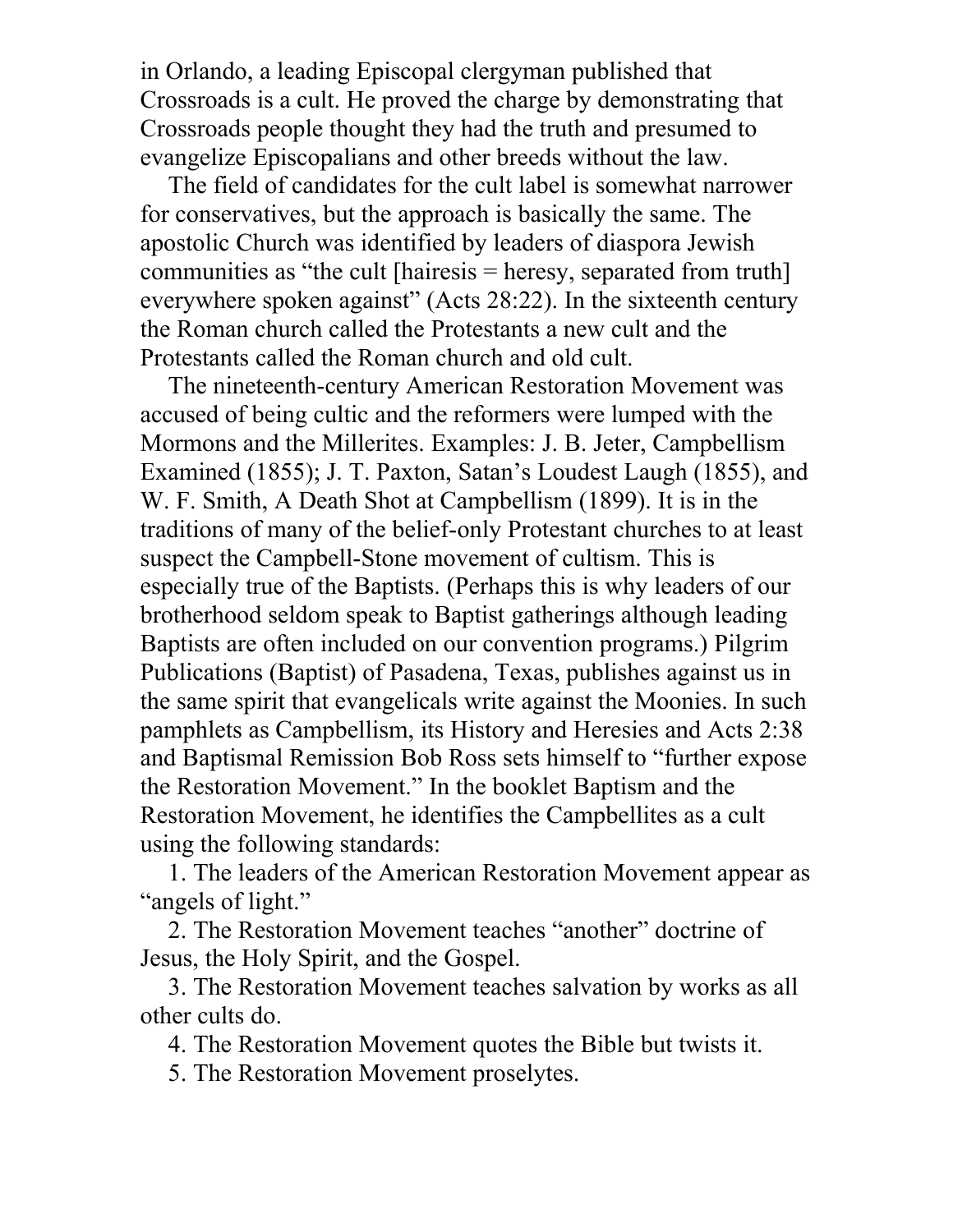6. The Restoration Movement claims to preach the truth in contrast to the error preached by others.

7. The leaders of the Restoration Movement were "strongly dominant" over their followers.

Protestants in the broader Reformed tradition generally will accept other evangelicals - and fundamentalists reluctantly - as Christians as long as they hold to miraculous regeneration and do not baptize for the remission of sins. Belief-only is the outer-limit; the fence beyond which one is no longer in the game.

Some of the standard general books on cults work from uncertain and unsatisfactory definitions of cult. In Van Baalen's Chaos of Cults:

The writer has been asked repeatedly why Roman Catholicism has not been included as one of the major cults. The answer is that the Roman Catholic Church is a stone with many faces. It is a corrupt and exceedingly dangerous political machine, and it is a religious body full of doctrinal error and superstition.

But it is also a church that stands upon the solid foundation of the Apostles Creed. It holds and defends such cardinal Christian doctrines as that of the Trinity, the Deity of our Lord, His resurrection, His second coming to judge the world, and the atonement by His substitutionary blood. Some of the outstanding apologetic work in our day is done by Roman Catholic scholars. Such a body does not come under the heading of unchristian cults as described in the present volume.<sup>1</sup>

In Kingdom of the Cults, a leading anti-cult writer Walter Martin uses the following definition:

By the term "cult" I mean nothing derogatory to any group so classified. A cult, as I define it, is any religious group which differs significantly in some one or more respects as to belief or practice, from those religious groups which are regarded as the normative expressions of religion in our total culture. I may add to this that a cult might also be defined as a group of people gathered about a specific person or person's interpretation of the Bible.<sup>2</sup>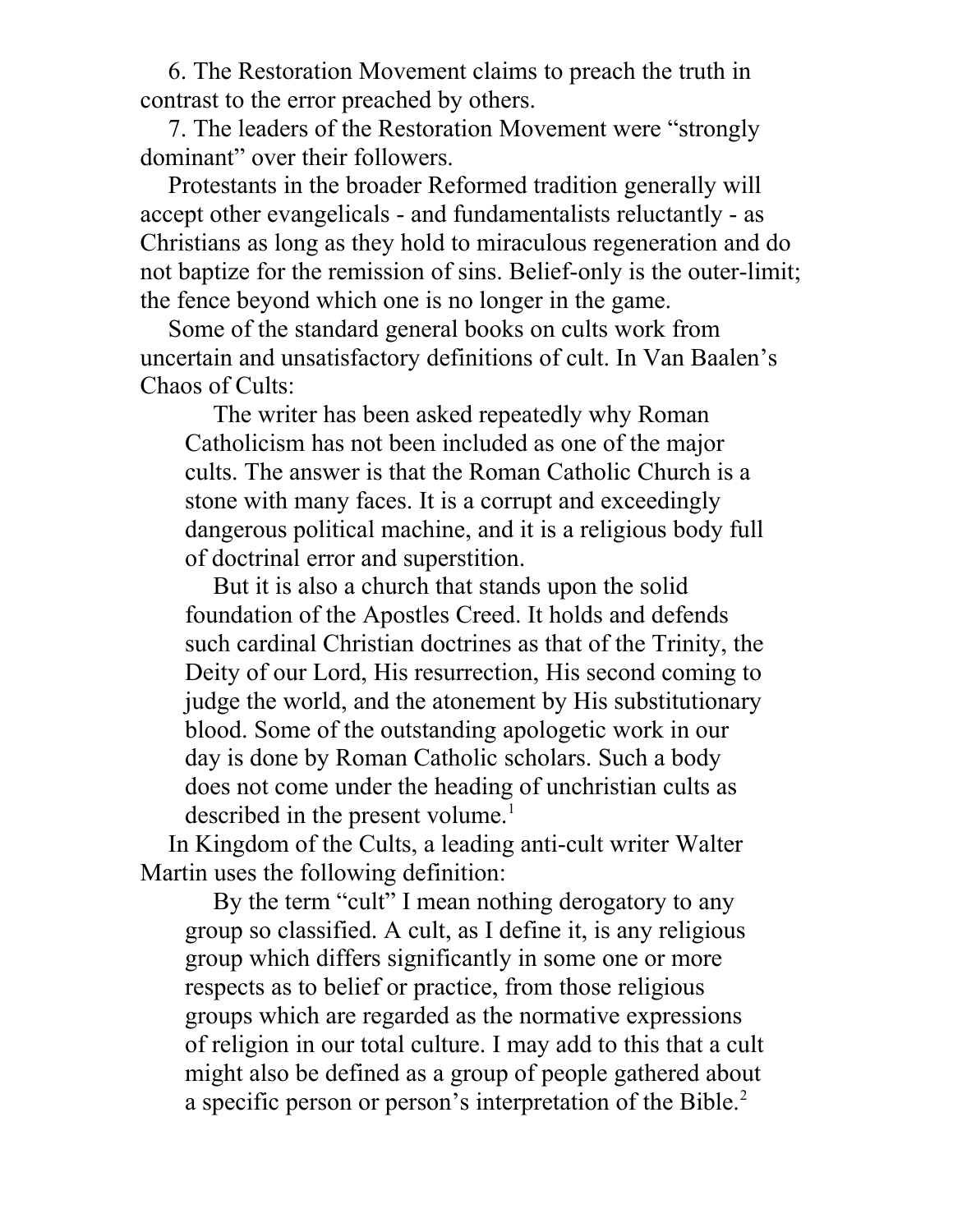Martin's secondary definition is cancelled, however, when the "person's interpretation of the Bible" conforms to Reformed theology. When Martin and Barnhouse were preparing to write about the Seventh Day Adventists in the 1950's, they talked with SDA leaders. These representative Adventists explained their position in orthodox evangelical terminology, so Martin and Barnhouse concluded that SDA is not a cult. Martin's definition forced him to include the Adventists in his list of legitimate evangelical churches despite the SDA cultic dependence on the prophetic writings of Ellen G. White.<sup>3</sup>

Any definition of cult that does not embrace Roman Catholicism and Seventh Day Adventism will not work. Their respective exclusion (Van Baalen lists SDA among the Cults) is a case of "yesterday's cult, today's church." Antiquity does not sanctify. By this logic classical and Renaissance pornographic essays and statuary become modern literature and art. Sophisticated filth is not cleansed by the calendar and old cults cannot claim acceptance in the evangelical league simply because they have survived and cleaned up their act somewhat. (All cults become more respectable in their second generation.)

Gordon R. Lewis in Confronting the Cults screens out the cults with these seven questions:

1. Do you base your teachings on revelation or secret writings other than the Bible?

2. Is your primary task preaching the gospel?

3. Do you believe that Jesus is the Messiah, the Christ, the anointed one of God who has come in the

flesh?

4. Do you believe that Christ's shed blood is the only basis for the forgiveness of your sins?

5. Do you believe that Jesus rose from the dead?

6. Are you personally trusting Jesus Christ as your own redeemer and Lord?

7. Do you depend upon some achievements of your own for your salvation, or is your trust exclusively n the grace of God?<sup>4</sup>

Again, the standard is mainstream evangelical theology.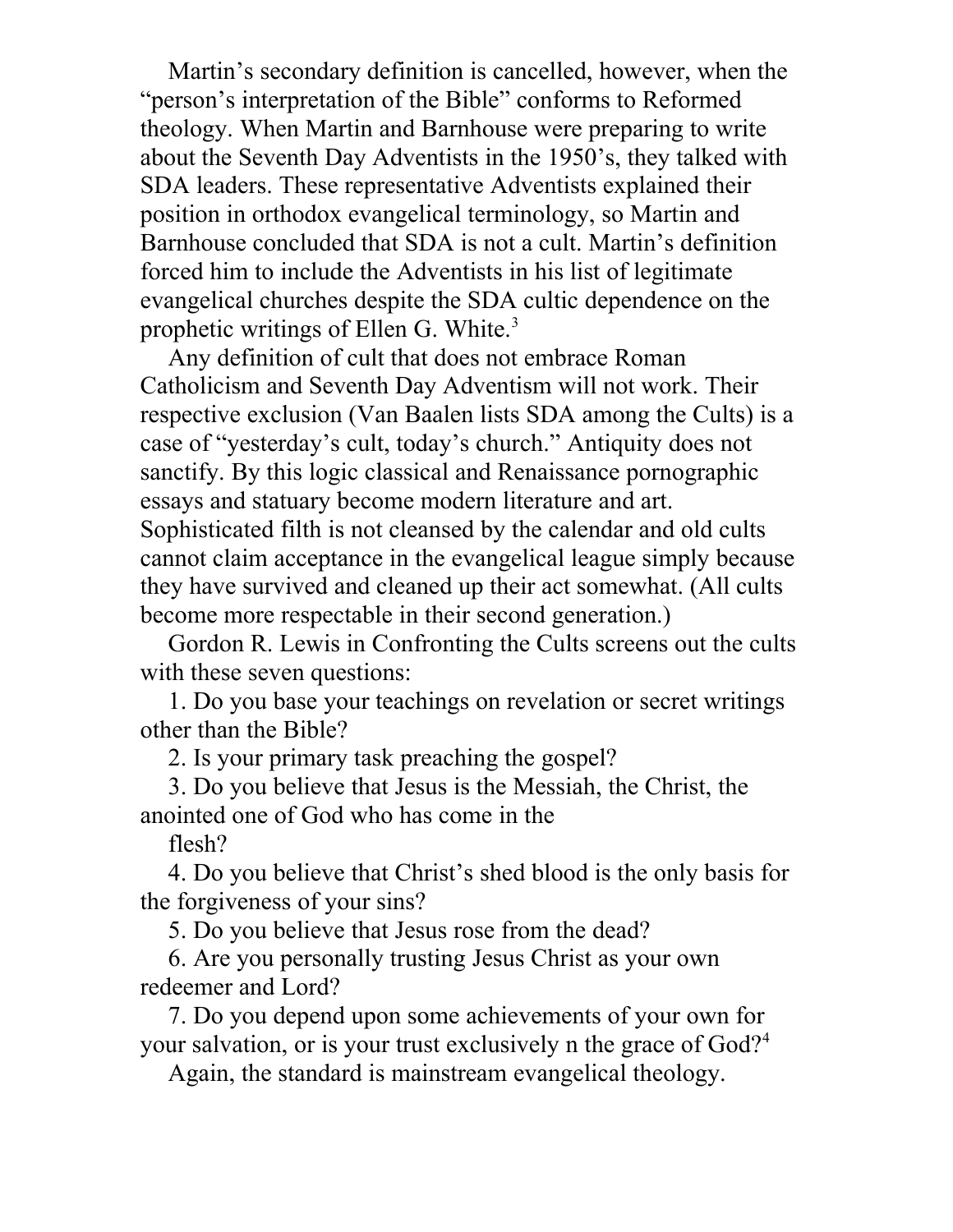In Carnival of Souls, a recent monograph on cultism, Joel A. MacCollam tries to define cult in terms of methodology rather than doctrine. The writer is an Episcopal priest from California who has been a consultant on religious cults to the National Episcopal Church. MacCollam believes that a group's claim to be a legitimate religion should be questioned if:

1. It shows itself strongly interested in real estate, commercial ventures, and politics, perhaps at the expense of its religious work.

2. It stresses the break-up of the family.

3. It uses deceptive recruiting and conversion techniques.

4. It has a leader who is a strong central authority without whose guidance the group as individual members are incapable of functioning.

5. It requires blind obedience on the part of members.

6. It sidesteps obligations to society.

*<sup>1</sup>J. K. Van Baalen, The Chaos of the Cults (Grand Rapids: Eerdmans, 1972), p.5.* 

*<sup>2</sup>Walter Martin, The Kingdom of the Cults (Minneapolis: Bethany Fellowship, 1970), p. 11.* 

*<sup>3</sup>See discussion in Jack Cottrell, "Will the Real Seventh Day Adventist Please Stand Up?" The Lookout (August 20, 1978): 3-5; 13.* 

*<sup>4</sup>Gordon R. Lewis, Confronting the Cults (Grand Rapids: Baker, 1976), pp. 6-7.* 

*<sup>5</sup>Joel A. MacCollam, Carnival of Souls (New York: Seabury, 1979), p. 7ff* 

America is running scared before the cults. The American Family Foundation, based in Massachusetts, publishes the Advisor, a newsletter designed to inform the government on cult issues. Organizations of this kind often look to the legislatures and courts for protection from the cults. This is dangerous and we must not lend our support to those who want to make cults illegal. It is almost certain that any legal definition of cults would cause us trouble. New York's Governor Hugh Carey recently vetoed a bill to legalize the deprogramming of cult victims. In the analysis of the bill, it was pointed out that the phrase "abrupt and drastic alteration of basic values and lifestyle" could describe every conversion to religion and that "isolation from family and friends," "sleep deprivation," and "performance of repetitious tasks" might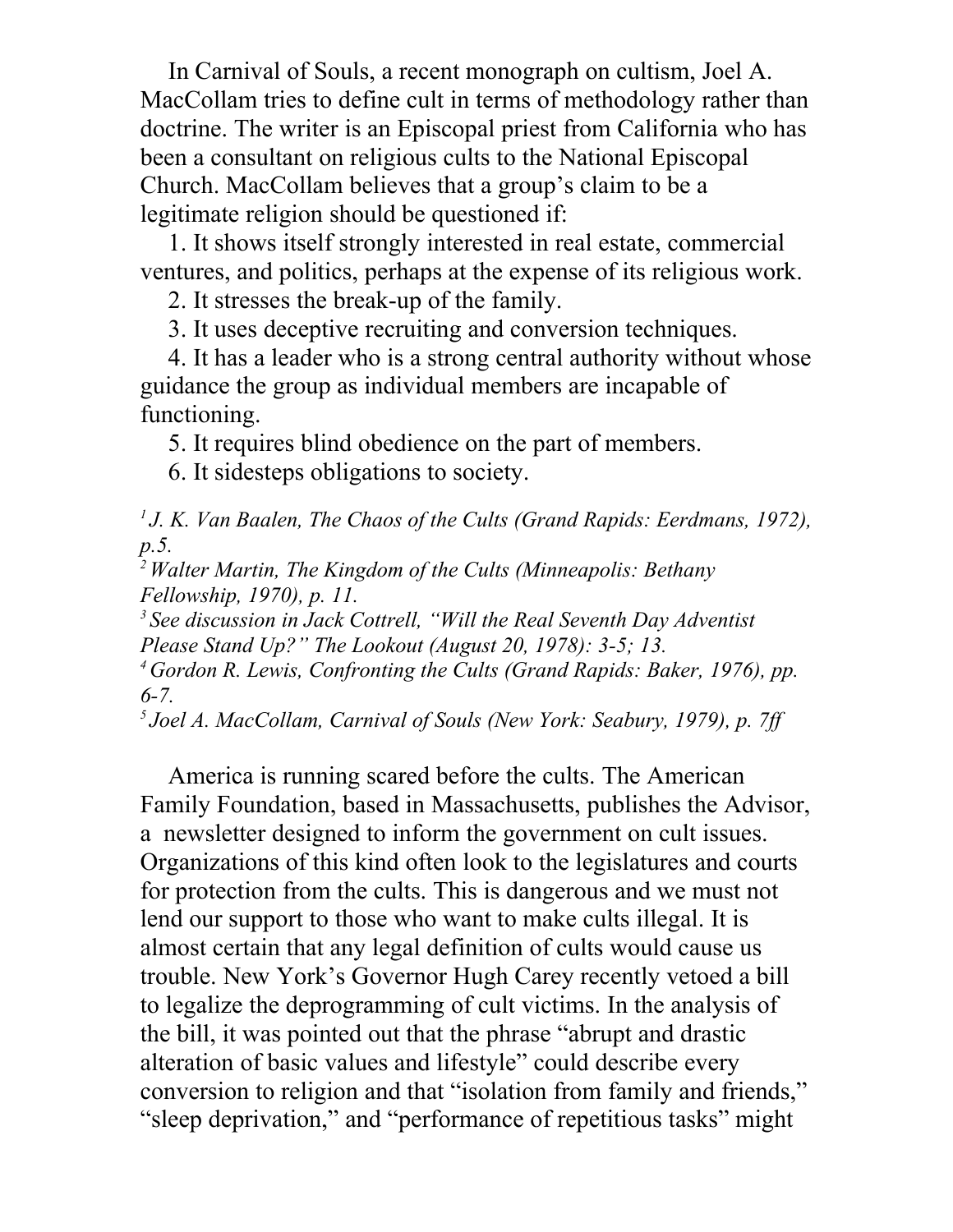apply to certain Roman Catholic monasteries.<sup>6</sup>(A recent issue of The Wittenburg Door offers staffer Winfield Tutte as a professional deprogrammer of Amway distributors.)

The definition of cult implicit in the New Testament cuts deeper than any in general use. Jesus promised His soon-to-be-Apostles that they would be His official representatives and that the revelation from Him by the Holy Spirit would enable them to know and deliver the truth (Jo. 16:13). After the Resurrection, Jesus conferred both the Holy Spirit and the corresponding authority on the eleven (Jo. 20:22-23). The Baptism of the Holy Spirit at Pentecost was, among other things, His endorsement of them to the Jews as the certified prophet of a new covenant. The Gospel was first known as "the Apostles' doctrine" (Acts 2:42). Additional verification was available in that "many wonders and signs were taking place through the Apostles" (Acts 2:43). When the time came for non-apostles to preach the apostolic word, they were identified with the primary source of revelation by the laying on of the hands of the Apostles and given the power to work apostolic miracles (Acts 6:6-8; 8:18, 19; 19:6).

The truth was not to emerge from an endlessly progressive revelation, but was "that which was heard at the beginning (I Jo. 2:24). The New Testament declares the end of the revelatory process with the faith "once for all delivered to the saints" (Jude 3) and complete (I Cor. 13:19). The divine confirmation of the New Covenant revelation is historically verified, and our only point of contact with the base of doctrinal authority for the Church is the written record.

It will not do to confine a definition of cult to content and method. A biblical definition must include a consistent statement touching the matters of source and authority. The Bible offers itself as the only special revelation available to us, and no gospel is the real one unless it affirms this fundamental proposition. A cult, therefore, is any religious group that finds special revelation outside the Bible in and of itself. The person who is not formally associated with a recognized cult but who finds special revelation outside the Bible is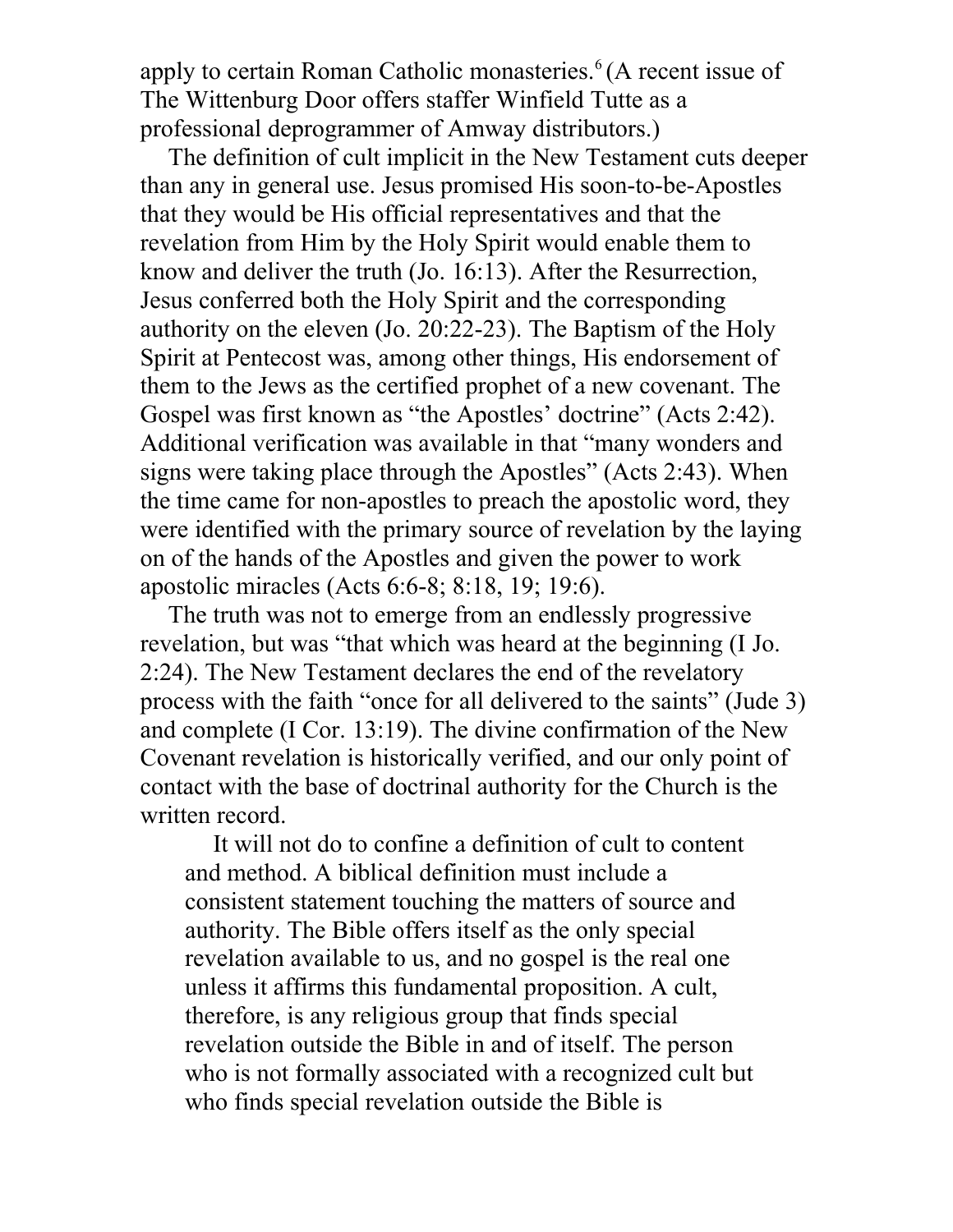practicing cultism. Believers must make a clear choice between the Bible as the sole, full, and final special revelation and cult.

Exegetically, we reject the possibility of a latter-day apostle or prophet. Experientially, we affirm that none exists. In the first century, the landscape was dotted with self-announced apostles and prophets. It was a major issue in the apostolic church and is the context of much of the New Testament. The Church at Philadelphia is commended: "you put to the test those who call themselves apostles, and they are not, and you found them to be false" (Rev. 2:2). Paul came into the office of Apostle long after Pentecost, and was therefore classified by his enemies among the come-lately false prophets. He defended his claim to authority on the grounds that he was an eye-witness to the Resurrection (I Cor. 15:8-10) and that he worked "the signs of a true apostle" (II Cor. 12:12). In the early church, one could not maintain (among the orthodox) his claim to prophetic authority simply because his teaching was moral and sober and his behavior respectable. It did not matter that most of their teaching was orthodox. They were false prophets on the ground of their claim to inspiration and authority.

A cult is created when a latter day self-anointed prophet claims special revelation and doctrinal authority. Because they cannot defend their calling exegetically (the Bible does not tell us to expect prophets to complete an incomplete revelation) and because they cannot work the miracles of a true apostle, their claim must be based on something else, i.e., their own testimony and little else.

Could Joseph Smith, Ellen White, and Mary Baker Eddy heal instantaneously, completely, an infinite variety of diseases, without failure, and not require faith from the person being healed? Could they raise the dead? No. Would intelligent people accept them on the basis of their own testimony? Many do. Why? Why, indeed!? Because they were persuasive. If the cult disciples cannot base their faith in the cult leader on objective, divine testimony, they must be - and are - won by the personality of the leader and ability of the leader to talk people into believing something. If Sun Moon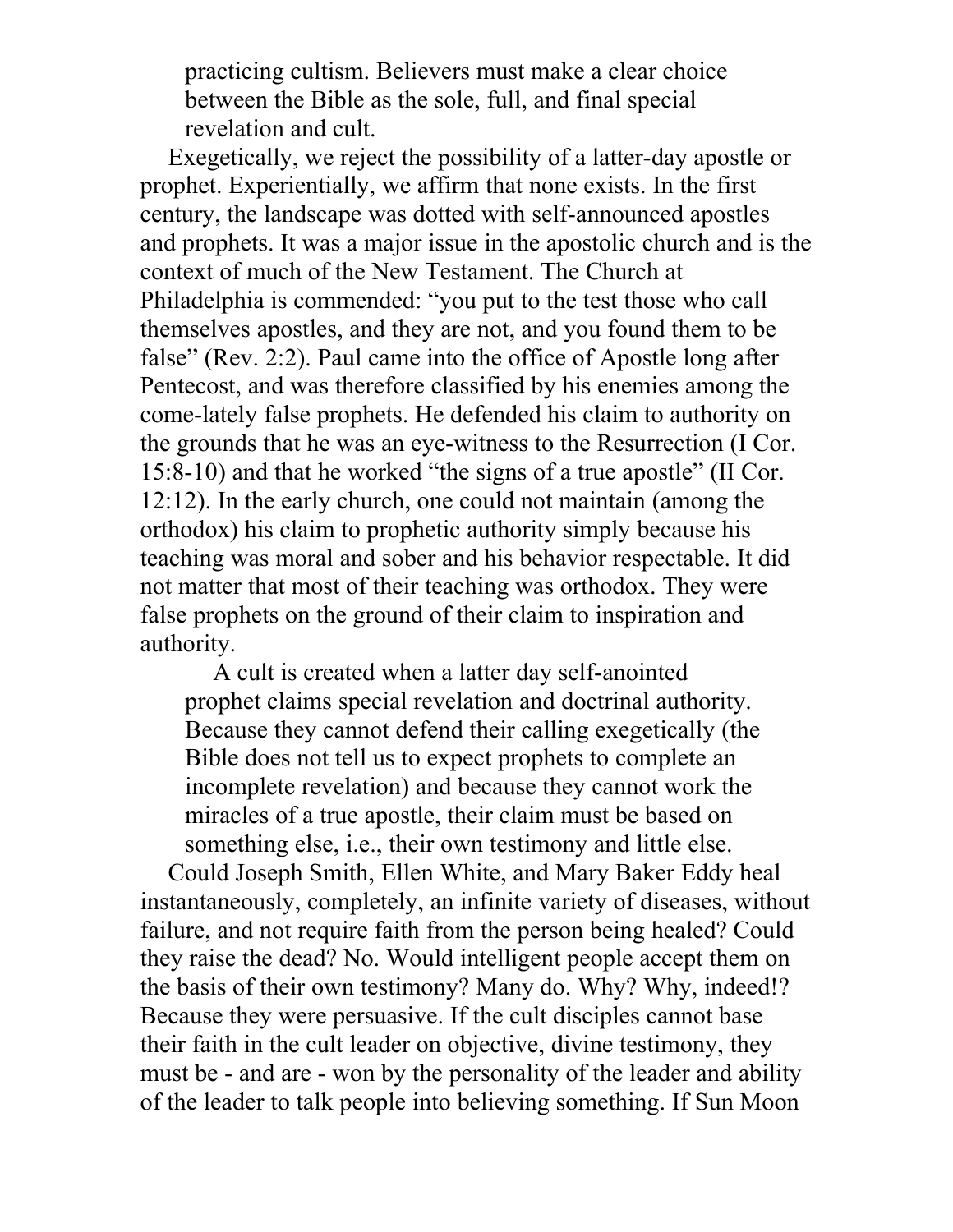could raise the dead the way he can raise money, he would not need to resort to mental intimidation. I once asked a Mormon elder if his twelve apostles in Salt Lake could raise the dead, and if they could, why did they not do so. He answered that the LSD apostles could raise the dead but refrained from doing it because they were not the kind to show off. This is cult. Why do so many accept these self-certified prophets and their overwhelming claims on such underwhelming evidence? This problem is the subject of the next lecture in the series, "The Cult Mind."

In the battle of church vs. cult, we have tried to fight on too many fronts and church is losing. Contemporary anti-cultists hack away at content and methodology, when the stand-or-fall issue is special revelation and authority. Perhaps the primary reason

### *<sup>6</sup>"News" Christianity Today (August 7, 1981): 32-34*

why both Roman Catholic and Protestant scholars focus on content and method and flounder in ambiguity and contradiction on the question of latter-day special revelation is that both Catholicism and Protestantism make their own claims to latter-day special revelation. Their claims, logically, are as presumptuous and unsubstantiated as those of the cults. Both Sun Moon and the Roman Pope offer themselves as fountainheads of special revelation. Since they share the inability to accredit their claims with signs and wonders, there is no objective reason to accept one claim over the other. It is a matter of taste.

The Protestant version of latter-day special revelation is more subtle. It cannot be denied, however, that if the Augustinian-Calvinian-Lutheran concept of Holy Spirit illumination is followed all the way home, the Spirit-guided interpretation of the Scriptures constitutes a special revelation. As a rule, only the piously ignorant enthusiasts and the charismatics systematically invoke illumination. California fundamentalist C. S. Lovett edits and publishes the small periodical Personal Christianity. Some years back a reader took him to task for his post-tribulation dispensationalism. Lovett sympathized that he had himself been raised a pre-tribulationist, but that further Bible study had forced him to change his position. He wrote: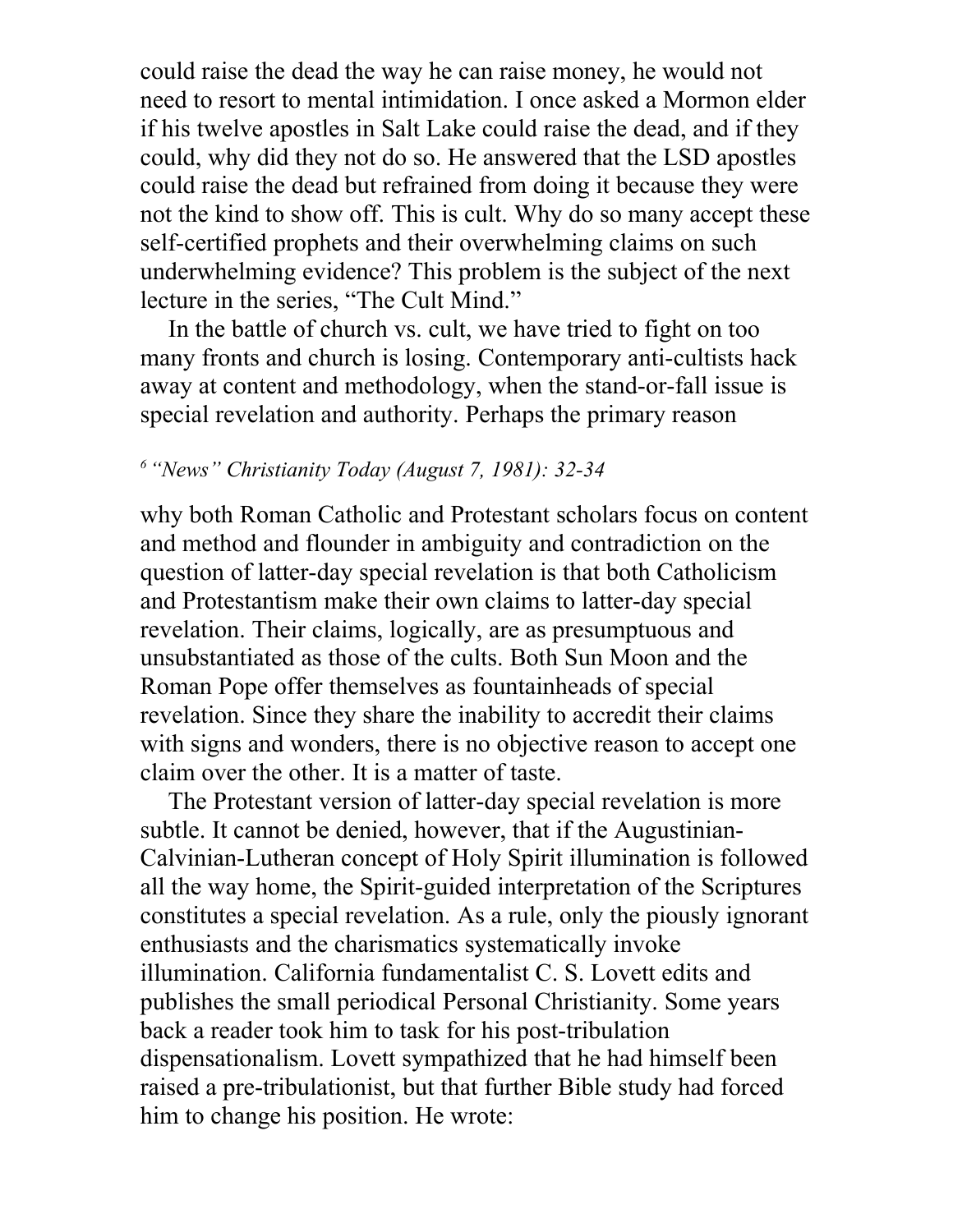I was thrilled with the view [pre-tribulation]. And I can understand why it is so popular. But in the process of doing my commentaries on I & II Thessalonians, I could NOT reconcile that position with clear statements made by the apostle Paul. So I did what you or any honest Bible student would do -- let my earlier training bow to the authority of God's Word. We certainly allow each other the right to obey the leading of the Holy Spirit, don't we? Yes, even when we disagree.<sup>7</sup>

This is on the order of Luther's explanation to Erasmus of why Erasmus did not agree with the German reformer and why so many were following Erasmus in the matter of the freedom of the will:

It is true, as first thoughts told me, that our cause is such that external instruction is not enough, but over and above him who plants and waters without there is need of the Spirit of God within, the living Teacher whose teaching is life, to give the increase...yet since the Spirit is free, and blows, not where we will, but where He wills, I ought to have observed Paul's rule, "Be instant in season, and out of season" ... for we know not at what hour the Lord comes. Granted there are some who have not yet felt the teaching of the Spirit in my writings and have been overthrown by your Diatribe; perhaps their hour had not yet come.<sup>8</sup>

The Roman Pontiff claims no greater illumination, and the claim to divine authority for the interpretation of Scripture is implicit in the case of Lovett and explicit with both Luther and the Pope. Much of the New Testament is, in character, a Spiritauthorized and certified interpretation of the Old Testament. A modern Spirit-directed interpretation of Scripture would be, logically, of superior authority to the New Testament. Only the Roman papacy takes the doctrine of illumination so far.

The more sober and scholarly Protestant exegetes affirm the doctrine of illumination but they know it does not work. They usually give the conventional obeisance to illumination and then proceed to qualify it into subjection and give direct literary analysis of the text precedence over the Spirit. Bernard Ramm, for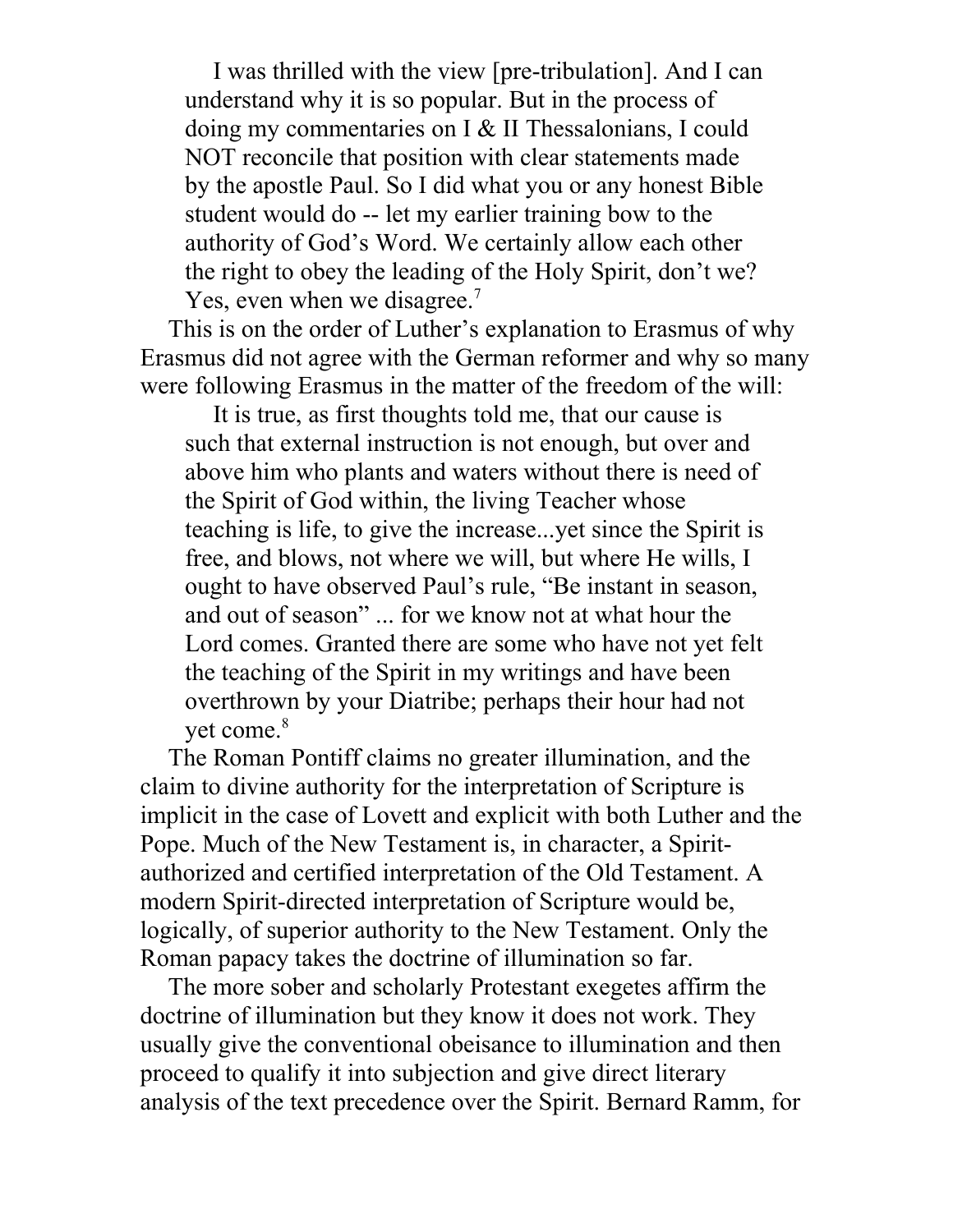example, follows the hermeneutical procedure of affirm, qualify, and ignore. He affirms: "It was Calvin who noted that the Word of God is spiritual and therefore could only be spiritually perceived."<sup>9</sup> He qualified: "Relying on the Spirit is no substitute for learning. It must be conceded that an ignorant Christian is no match for a learned unbeliever."<sup>10</sup> "That the Holy Spirit might significantly effect the subjective disposition {emphasis mine} of the exegete and thereby his exegesis, cannot be ruled out of court, even though it is not possible to give criteria for the Spirit's action."<sup>11</sup> He ignores: "Reliance upon the Spirit must always be in conjunction with the best possible procedures in exegesis."<sup>12</sup> Ramm agrees that:

No man has a right to say, as some are in the habit of saying, The spirit tells me that such or such is the meaning of such a passage. How is he assured that it is the Holy Spirit, and that is not a spirit of delusion, except from the evidence that the interpretation is the legitimate meaning of the words? $13$ 

Question: if the illumination of the Holy Spirit is subjectively indistinguishable from human whim or demonic hunch, of what value is it? If the "leading of the Spirit" must be evaluated by scientific exegesis, what advantage does the regenerate exegete hold over the unbelieving scholar? It is no good to invoke Holy Spirit illumination and then downgrade the process to the point that the Bible student is exactly where he would be if the Spirit were absent. This is an unacceptably low view of the Holy Spirit.

Both Catholicism and Protestantism subscribe the concept of the indwelling of the Holy Spirit in the corporate church and the resultant progressive revelation of truth through the church. This doctrine logically and in application sanctifies whatever the church happens to doing at any time.

In the introductory section of his work, Martin approaches the question of special revelation and authority. He notes that "cult systems tend to invest with the authority of the supernatural whatever pronouncements are deemed necessary to condition and

<sup>7</sup>*C. S. Lovett, "Are You Ready for the Rapture" Personal Christianity 15. 5 (May 1975).*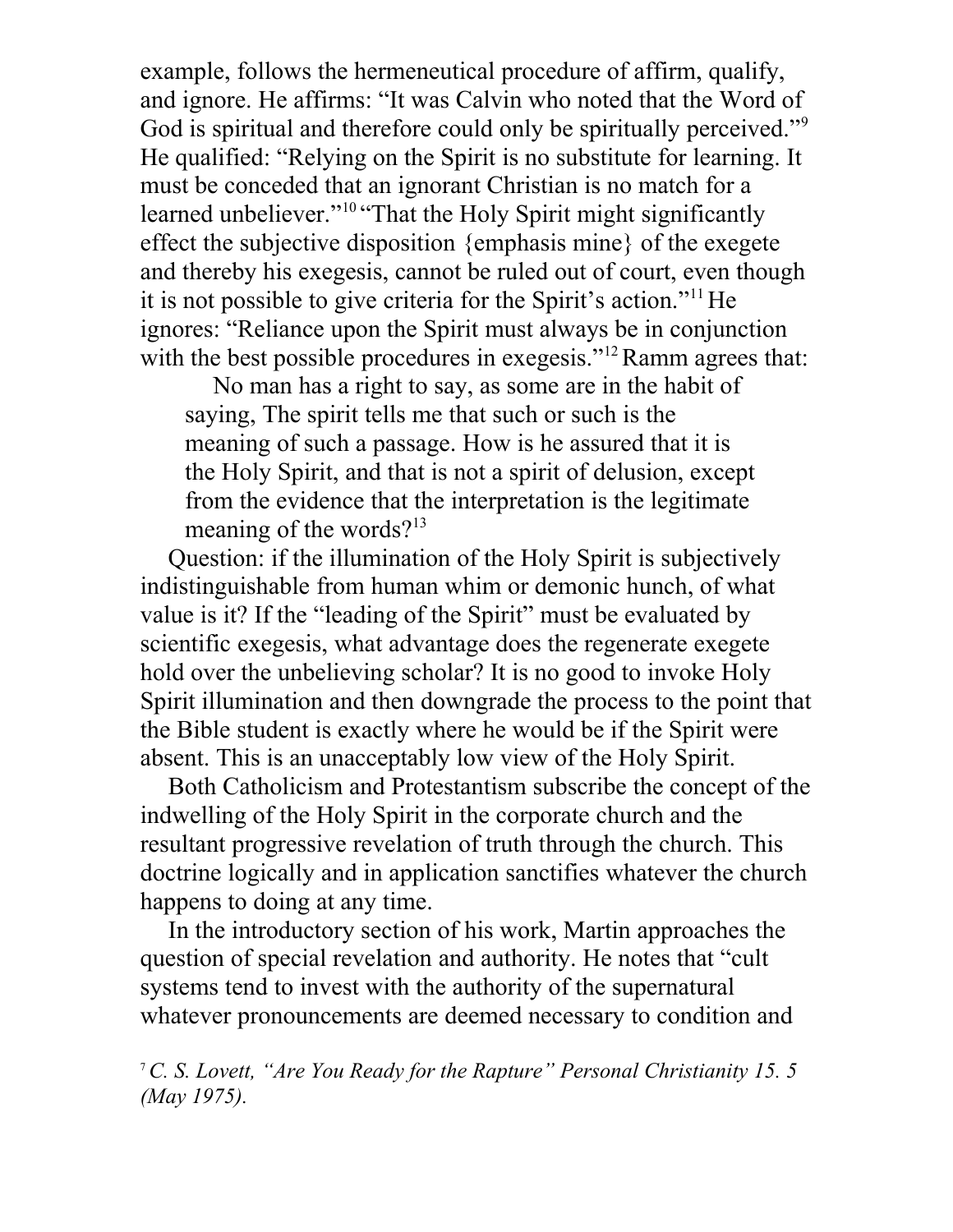*Martin Luther, Bondage of the Will, tr. J. O. Packer and O. R. Johnston (Westwood: Revell, 1957), p. 64. Bernard Ramm et al., Hermeneutics (Grand Rapids: Baker, 1980), p. 18. <sup>10</sup>Ibid. Ibid., p. 19. Ibid., p. 18. B. Ramm, Protestant Biblical Interpretation (Grand Rapids: Baker, 1979), p. XI. .* 

control the minds of the faithful."<sup>14</sup> He has already affirmed, however, that cults do not have the right to pervert "an absolute standard or criterion of truth ... revealed by God in his Word and

through the true witness of His Spirit."<sup>15</sup> In other words, Martin, a Calvinist, invests the churches of mainline evangelicalism and traditional Protestant doctrine with "the authority of the supernatural" but denies that privilege to the cults. A Jehovah's Witness might well ask Martin why Watchtower hermeneutics is heresy and Genevan hermeneutics orthodoxy when both enjoy the "true witness of His Spirit."

Mainline evangelical Leighton Ford relegates objective evidence and argument to a secondary, mundane role and affirms that "In saving experience, it is the illumination of the Holy Spirit

which will verify the truth of the word."<sup>16</sup> What can Ford say to the Mormon whose ultimate apologetic for the Book of Mormon is also the inner witness of the Holy Spirit? There is no objective way to say that one is real and the other delusion. Subjective testimony is helpless in confrontation with opposing subjective testimony. One mystic can never refute another.

In the nineteenth century, the leaders of the Restoration Movement fought their way out of Calvinism. The foundational issue was not baptism. No problem was more significant than the relation of the Holy Spirit to the Word of God. In the 1843 debate with Alexander Campbell, Presbyterian N.L. Rice systematically expounded Calvinian illumination:

There were wonderful things in God's Word; but because of his [David] comparative blindness, he did not see them in all their divine excellency. These passages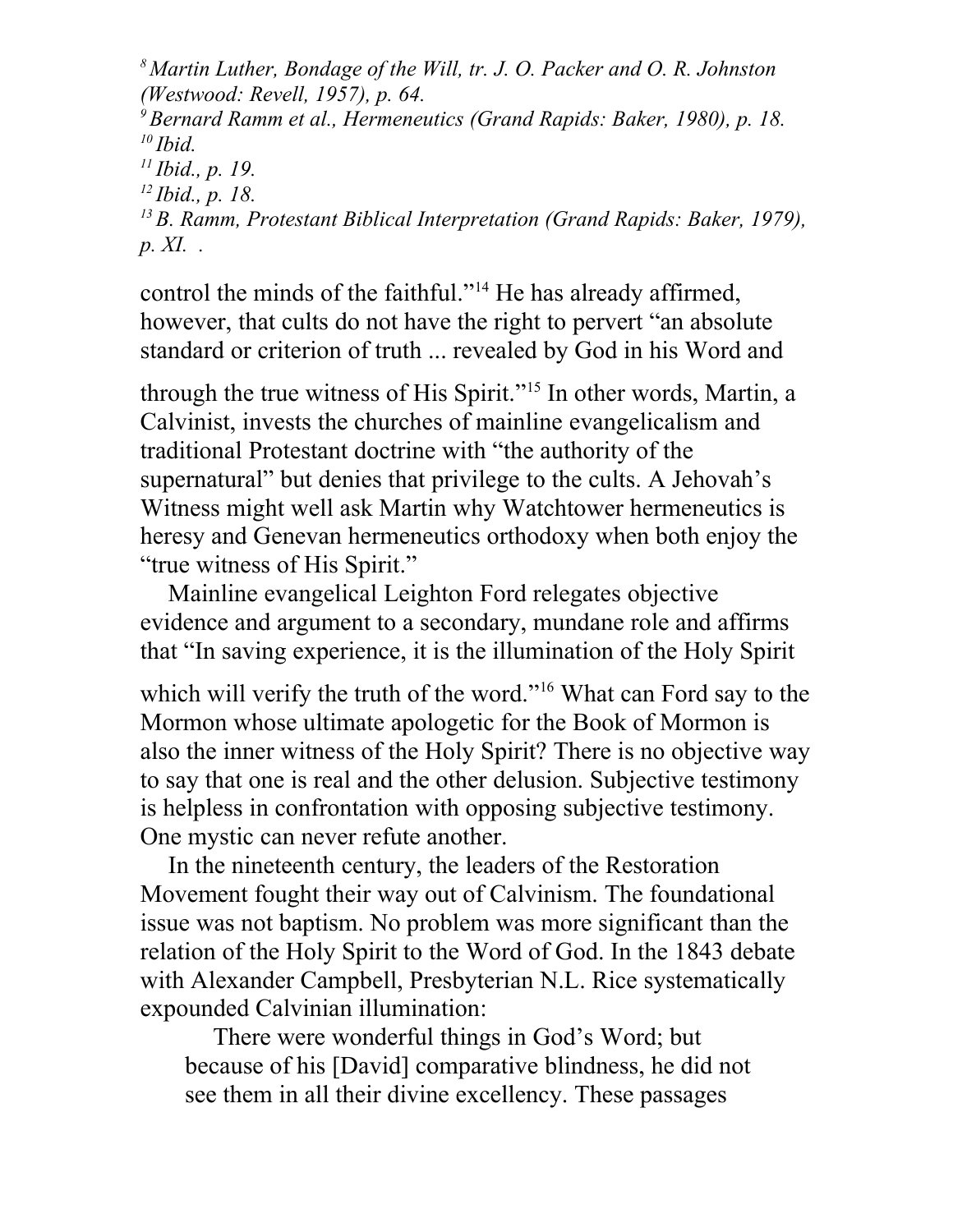clearly teach the doctrine of the agency of The Holy Spirit in enlightening the minds of men.<sup>17</sup>

Campbell's reply included the following observation:

*Many years since I read of a singular outpouring of the Spirit in New York. In a certain neighborhood, there were a thousand converts reported, as the result of a great outpouring of the Spirit. Of these thousand converts about one-third went to each of the three leading denominations in that neighborhood -- Presbyterians, Methodists, Baptists. The first impression was -- Did the Spirit of God thus at one outpouring make three hundred Presbyterians, Methodists, Baptists!!* 

*Strange operation! In old times he made them all Christians. . .* 

*..................................................................................* 

*In one word, if a spiritual illumination makes a Methodist, and a spiritual illumination makes a Baptist and a Congregationalist, it is not only a new light, a modern illumination, but it makes these parties of divine authority; and thus the Spirit is at war with itself in these different denominations. Here is A preaching against the Baptists by divine illumination, and here is B preaching against the Methodists by divine illumination, and here is C preaching against them both, and in favor of oldfashioned Presbyterianism, by the same divine illumination. Well, there are different ways to London,* 

*they say; and so there are to heaven, they argue!<sup>18</sup>* It was the Reformers of the Campbell-Stone tradition who moved the apologetic and exegetic center from subjectivism and testimony to reason and contextual analysis of the Scriptures. For this and other reasons the Protestant denominations were forced, to a considerable extent, to look to the Reformers for champions against the cults of the day, just as they depended on Campbell and others to withstand Romanism and atheism.

In 1884 Clark Braden met E. L. Kelly, a Mormon elder, in Kirtland, Ohio -- the town that had been Mormon headquarters in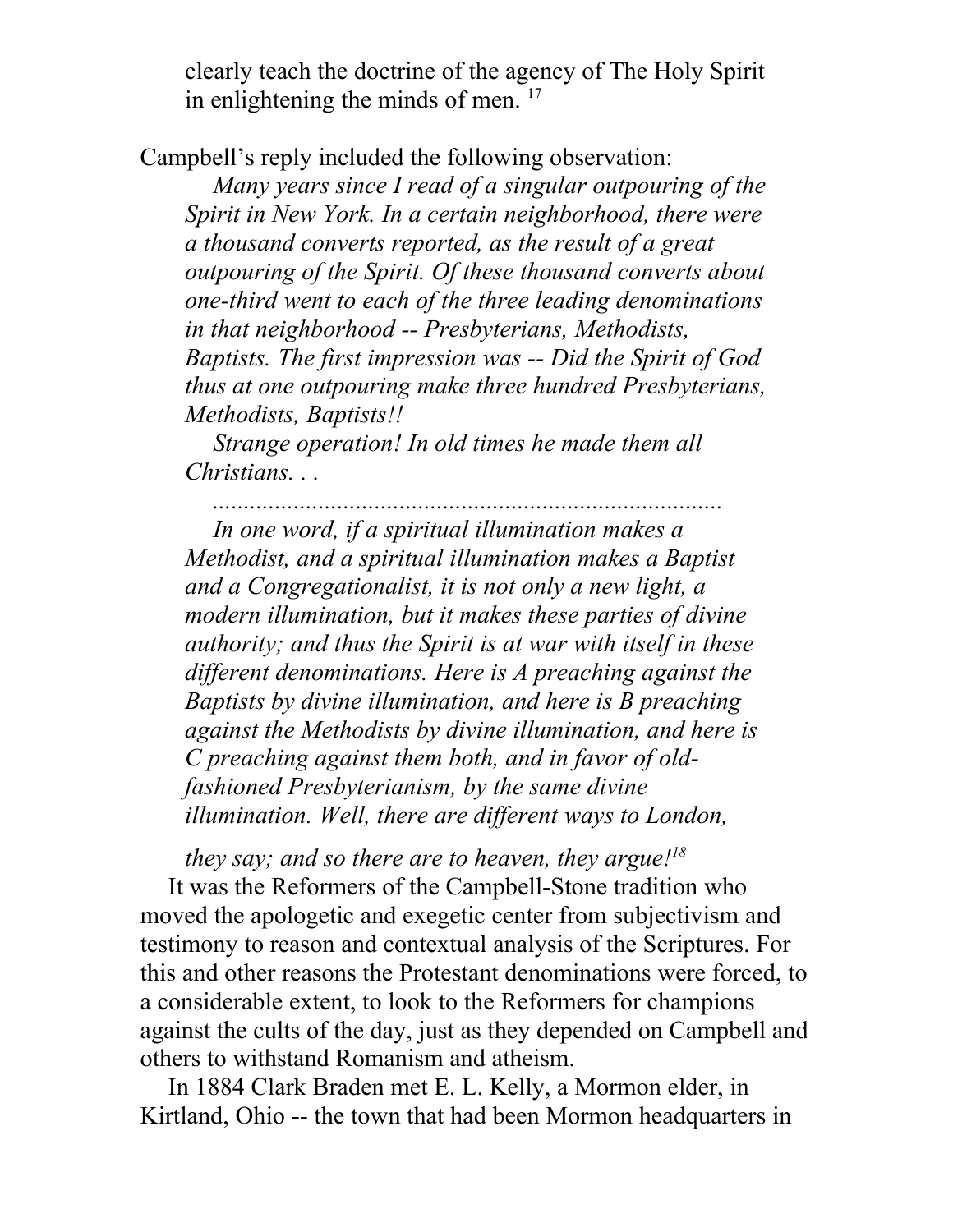the 1830's. Braden virtually exterminated Mormonism in Ohio.<sup>19</sup> (After a few more debates with Reformers, the Mormons were rescued by a revelation proscribing public controversy.) In his opening speech, Kelley cited the proof of the inner witness of the Spirit declared in Moroni 10 of the Book of Mormon. He challenged Braden and the audience, "If you are in doubt, simply go aside and pray, with a sincere heart and honest purpose." He assured them that "the first honest heart" would detect any deception.<sup>20</sup>

Braden's response was a systematic presentation of the New Testament doctrine of the Holy Spirit. He affirmed what no Calvinist could, and in so doing cut the ground from under Mormonism:

*My opponent believes that the Holy Spirit inspired Joe Smith, and others who have accepted him as a true prophet of God, and that he inspires men now.* 

*..................................................................................... My first and cardinal objection to my opponent's position is that the Bible teaches that the work of inspiration, miracles and revelation, was completed in the revelations of the Son of God, that he gave in person, and through his apostles, in the New Testament, in which there is given to mankind a system of eternal truths, universally applicable principles which man cannot outgrow, for which there can be no substitute, and to* 

*which there can be no additions.<sup>21</sup>*

*14 Martin, Kingdoms, p. 26.* 

*15 Ibid., p. 22.* 

*16 Leighton Ford, The Christian Persuader (New York: Harper and Row, 1966), p. 98.* 

*17 Campbell-Rice Debate (Rosemead, California: Old Paths, n.d.), p. 692. 18 Ibid., pp. 696-697.* 

*19 James DeForest Murch, Christians Only (Cincinnati: Standard, 1962), p. 195.*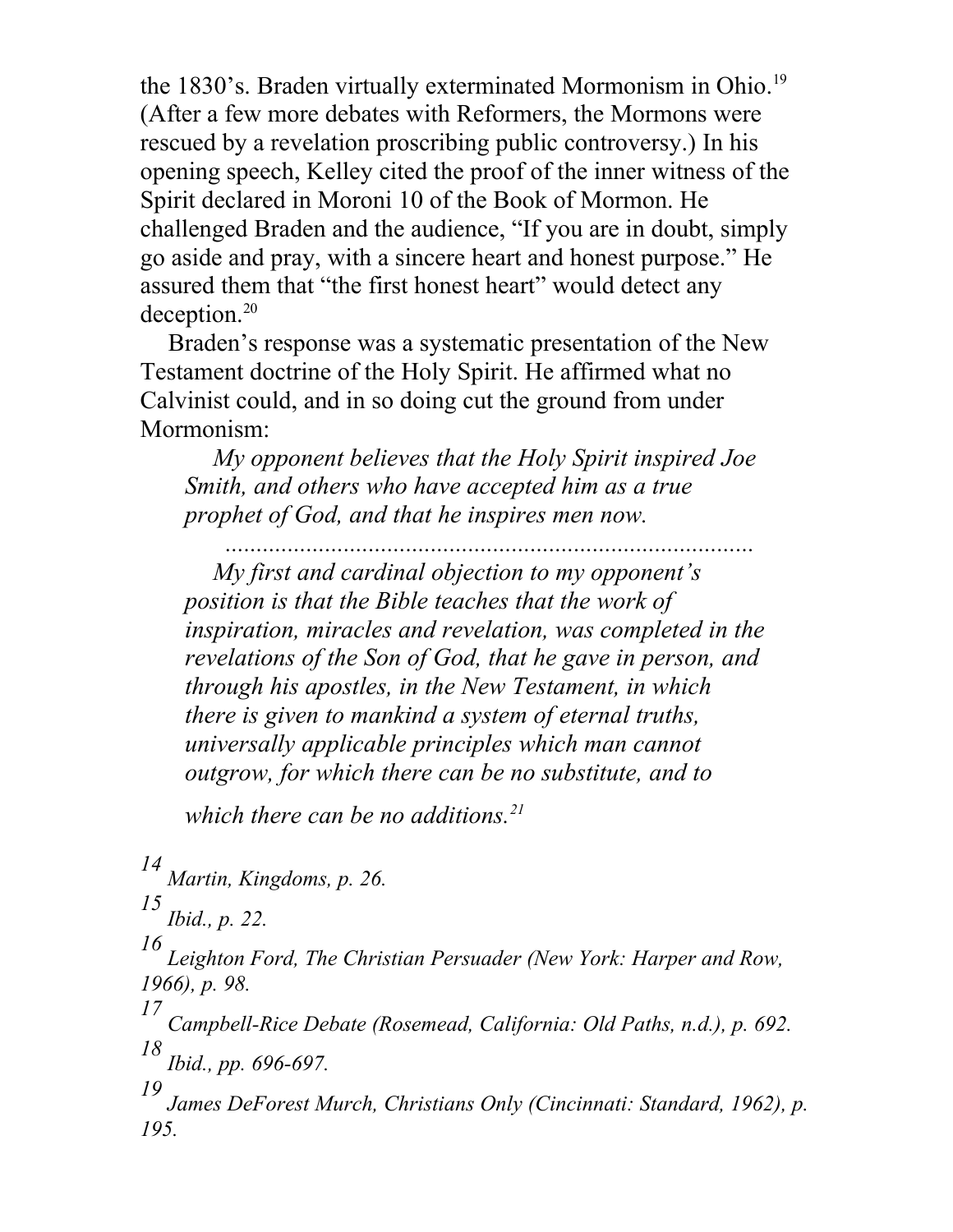*20 Braden-Kelley Debate (Rosemead, California: Old Paths, 1955), p. 6. 21 Ibid., pp. 9-10.* 

There it is. No additions. None! Not one! All other questions aside; whatever the doctrine, however it might be taught, special revelation ended with the Bible and cult begins with the earliest suggestion of latter-day special revelations.

My working list of cults is more or less the standard one. I must remember, however, that although Protestant and Roman Catholic sects may not be on the agenda, the difference is one of degree, not of kind. Augustine and Mary Baker Eddy were at different posts on the same road. Calvin and Charles Taze Russell were theologically rooted in the same ground. Pope Gregory VII and Sun Moon are two chapters of one story. I must also admit that we are all "culty" in our thinking. Calvinistic subjectivism is insinuating itself into the fabric of our movement and, as a brotherhood, we have abandoned ground that our Restoration forefathers fought so bitterly to win. We are culty at the practical level. It is so hard to pay the desperately high price that must be paid for firm possession of the faith once delivered. It is so easy to invest our confidence in winsome ecclesiastical heroes and skip along with our sanctified notions and impulses in the lead. How proud we are of our faith. But is it the faith? And how do we know that we worship God in truth as well as in spirit? Our answer determines whether we are church or cult.

May we understand our unique theological heritage and the special opportunity that is ours to minister to the cult world.

## **THE CULT MIND**

The cult is the sideshow of religion. Cult leaders are the snake oil and patent medicine salesmen, cashing in on human trust and vulnerability. How can such ridiculous themes as Armstrong's "wonderful world of tomorrow" with Noah in charge of resegregation and Job directing urban renewal be taken seriously in our sophisticated and technological age? Is it not astounding that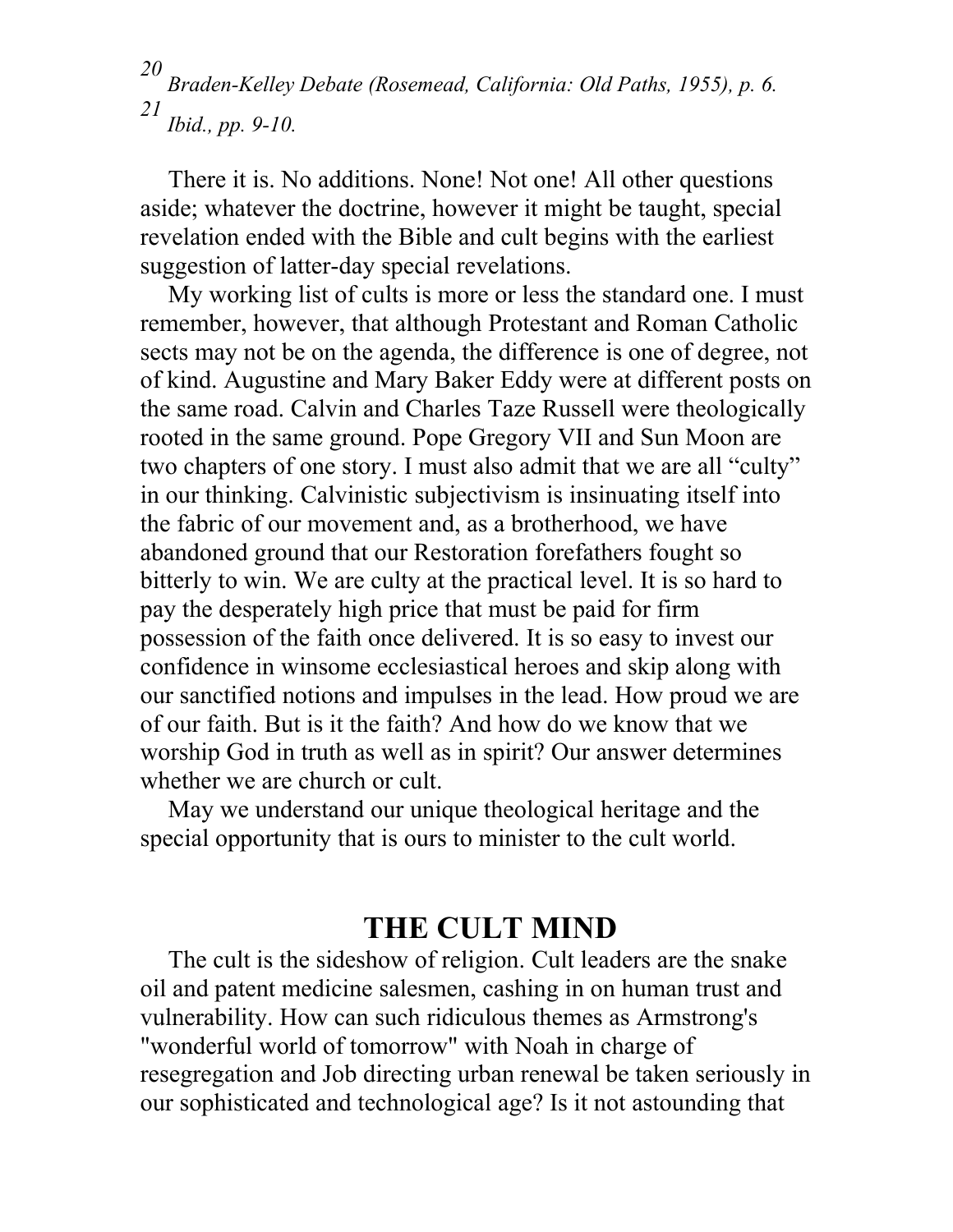intelligent and accomplished people accept Joseph Smith's scenario of Mr. and Mrs. three-dimensional God having sexual intercourse and generating a universe full of godlings? By what strange mindset can thousands of Mary Baker Eddy's Christian Science devotees call a woman Mother who refused to take responsibility for her own son? How is it that thousands of educated and respectable Adventists can be comfortable with the concept of Jesus sitting in the "sanctuary" surrounded by stacks of ledgers, hard at work in a time continuum (since October 22, 1844), painfully investigating chronologically the written record of each member of the human race in succession? (Since the second coming of Jesus awaits the completion of the audit, it may not be irreverent to suggest that a computer be installed to hurry things along. ( Exactly why do so many people, who seemingly ought to know better, subscribe the unsubstantiated absurdities of cult theology?

The following paradigm is a simplified guide to the study of psychological vulnerability and cult exploitation.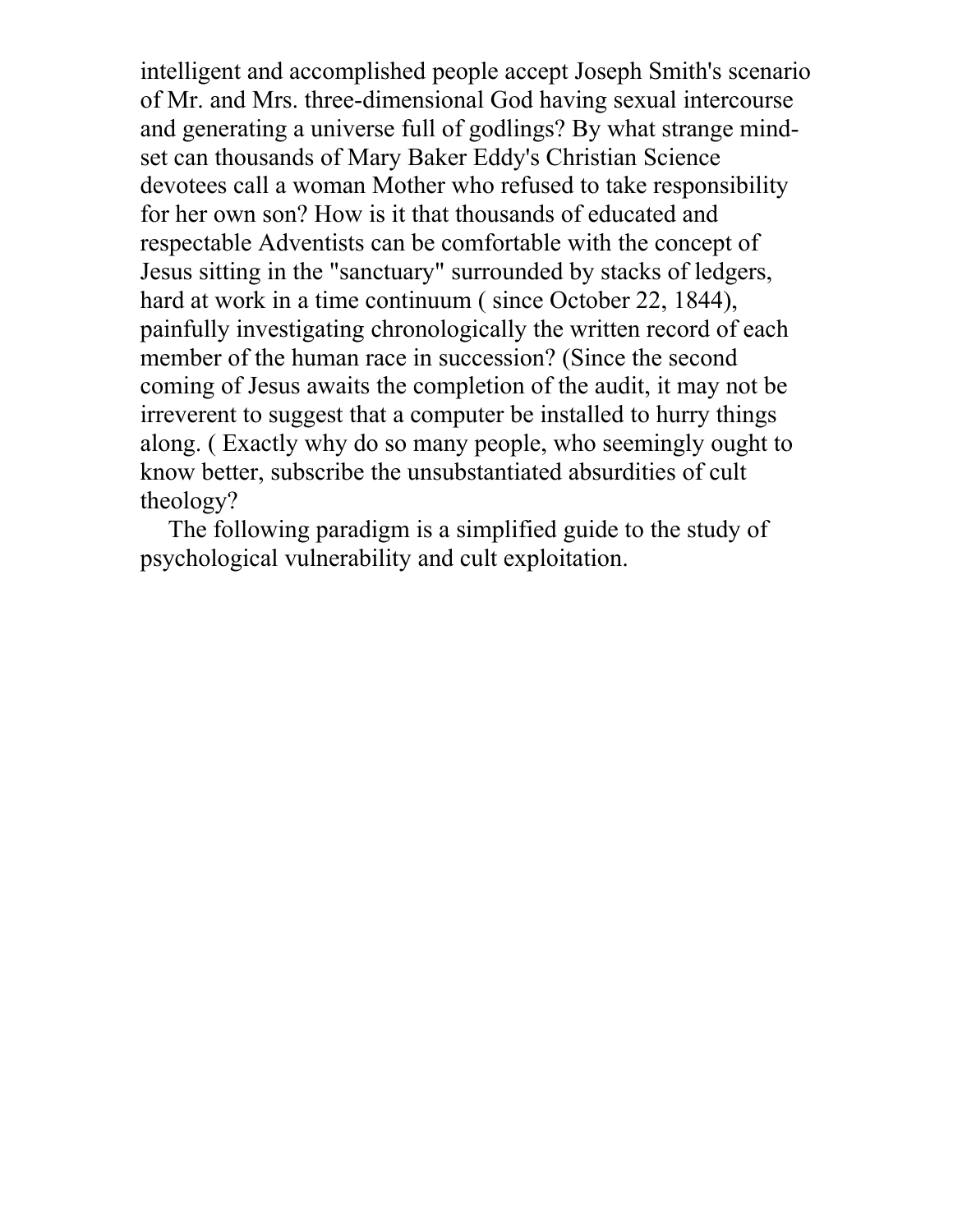#### ONTOLOGICAL



Analysis of the paradigm yields the following summary: 1. Western culture creates unhappy children and sophisticated fools.

Definitions:

a. Child: a person unable to intellectually control his world.

b. Fool: a person who consciously accepts any world view as comprehensive when, in fact, it falls short of reality.

2. Traditional Christianity creates sentimental children and pious fools.

3. A cult is Satan's trap for children and fools.

A favorite metaphor for lostness in the Bible is the straying sheep. Foolish animal! A common admonition in the New Testament is that we quit being children (e. g. Eph. 4:14). The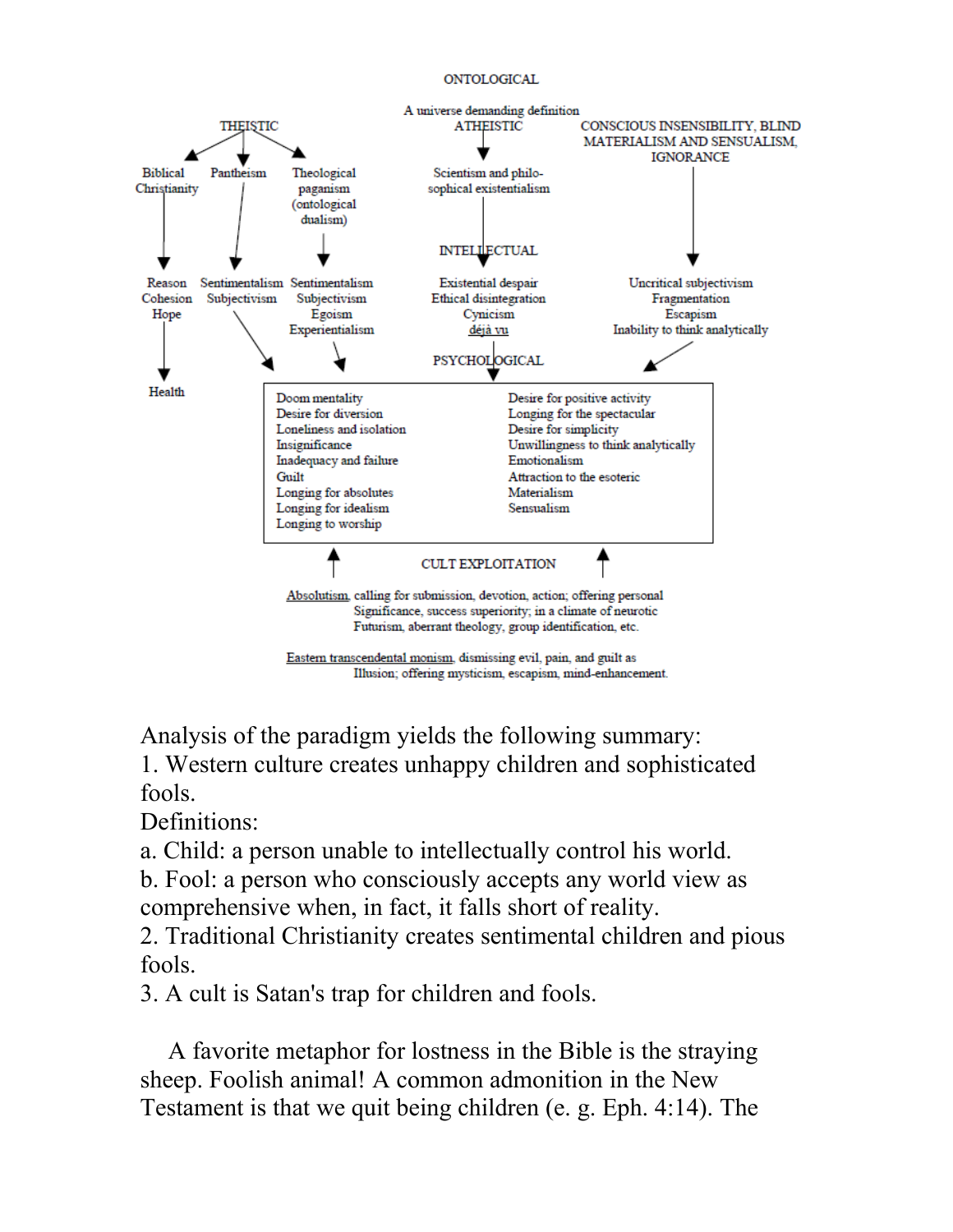Christian ethic calls for knowledge and perception as well as for high morals. It is a sin to be unnecessarily stupid and gullible. When a foolish child or a childish fool confronts a cult, he is vulnerable. The wonder is not that cults thrive, but that they do not grow faster.

Joyce Carey has said that all of us "are in a jam, a special incurable difficulty from which there is no escape. It continues all our lives and affects every aspect of our existence." The coreligions, scientism and secular humanism, teach that man is a chance collection of molecules and nothing more; an autonomous machine. Ultimately it means nothing that man is here, and a man's personal significance is only that which he can compose within, with the understanding that it is private and that he is not ultimately significant. A man who chooses to stay alive is nothing more than an animal playing self-satisfying games. Modern secular man is lonely and frightened, a fool and a child.

Jonestown called forth a thousand theories why such a thing could happen in our enlightened age. California psychologist Norman Egger said that the appeal of a man like Jim Jones is a silent call to many who are "seeking an escape from freedom. They are people in search of a return to the comfort of childhood, escape from adult responsibility, a search for security in an individual who relieves them of making decisions. They seek a charismatic leader

who can make cosmos out of chaos."<sup>22</sup> There were M.A.'s and Ph.D's at Jonestown. Many of these admitted that they could not believe some of Jones's more extravagant claims, nevertheless they supported him utterly. They knew that in an ontologically chaotic world one pseudo-absolute is as good as another, and Jones was doing something "significant." Jones worked his chicken-liver cancer cures to convince the fundamentalists and charismatics in his congregation, but he also carried the intellectuals. In 1964 the Disciples of Christ ordained Jones. He had no seminary training, was an avowed spiritualist and charismatic, practiced bogus faithhealing, and was beginning to suggest that he was God. Despite this, the investigating committee, according to regional executive minister John Harms, chose to recommend him for ordination. The justification was, "He [Jones] was groping for a more rational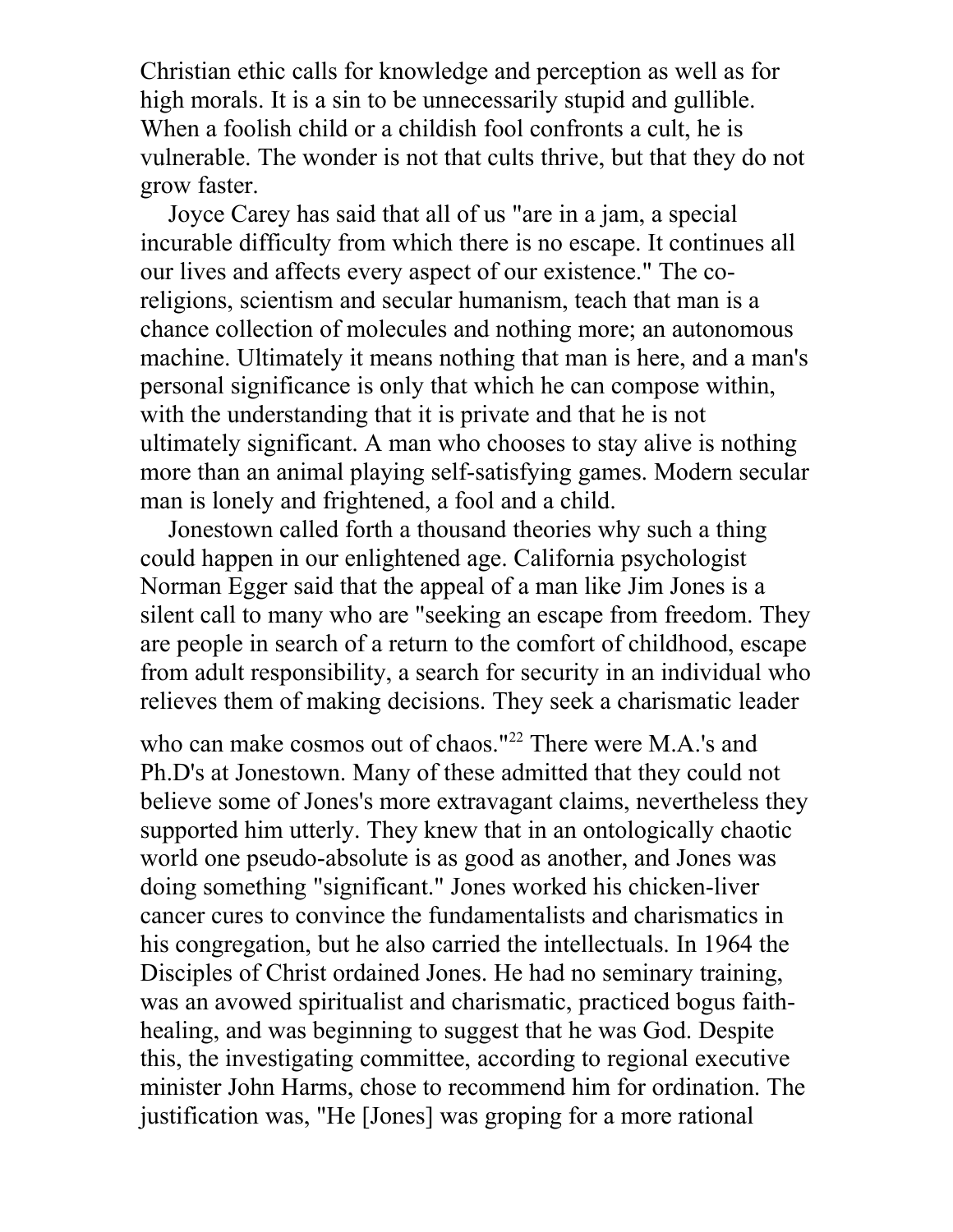approach to religion [Jones denied the Virgin Birth and espoused evolution] and because he was an effective leader of the poor and

oppressed."<sup>23</sup> Dictators always fool the intellectuals first.

Traditional Christianity, dominated by Augustinian epistemology, is essentially helpless in the face of strong testimony of divine illumination and direction. Modern believers find it hard to resist a religious movement that is growing and is, therefore, "being blessed and used by God." If the ground of our knowledge of God is his voice within, the most glowing testimony wins out. The modern evangelical and fundamentalist has been taught to distrust reason and objective analysis. Praying has precedence over thinking. "Listening for the voice of God " over exegesis of Scripture. Media cultists win thousands with superficial God-talk and their attempts to periodically "get into the Word" are pitiful. With a few notable exceptions in the evangelical world, ignorance is on the throne (disguised as the Holy Spirit) and learning is on the cross. Our pews are occupied week after week by children who are subject to every wind of doctrine. The physical appearance and comparative congeniality of the preacher outvotes his ability to teach (or lack thereof). Religious demagogues wave the name of Jesus like a flag and few have the confidence and fortitude to brand them as the false prophets they are. We preach topically, superficially, sentimentally, subjectively, and often cowardly. Little wonder that we lose church members to the better show when it comes along. We have confused spirituality with activism, sacrificed theology to methodology, and created a generation of sentimental, anxious children and pious fools, and the cults are putting them in the bank. We have believed that love is first in Christianity. It is not. Truth is first, love follows. It is the truth that makes us and keeps us free -- from Satan's trap, the cult. All the love, feeling, concern, sincerity, prayerfulness, and devotion in the world will not make up for the lack of actual knowledge of what the Bible actually teaches and the firm conviction that the Bible, not our heart, is the final court of appeals. Ignorant, sentimental, devout children -- made to order for the cults.

For many reasons, most Americans are without intellectual absolutes. Unbelievers face total existential despair. The houses of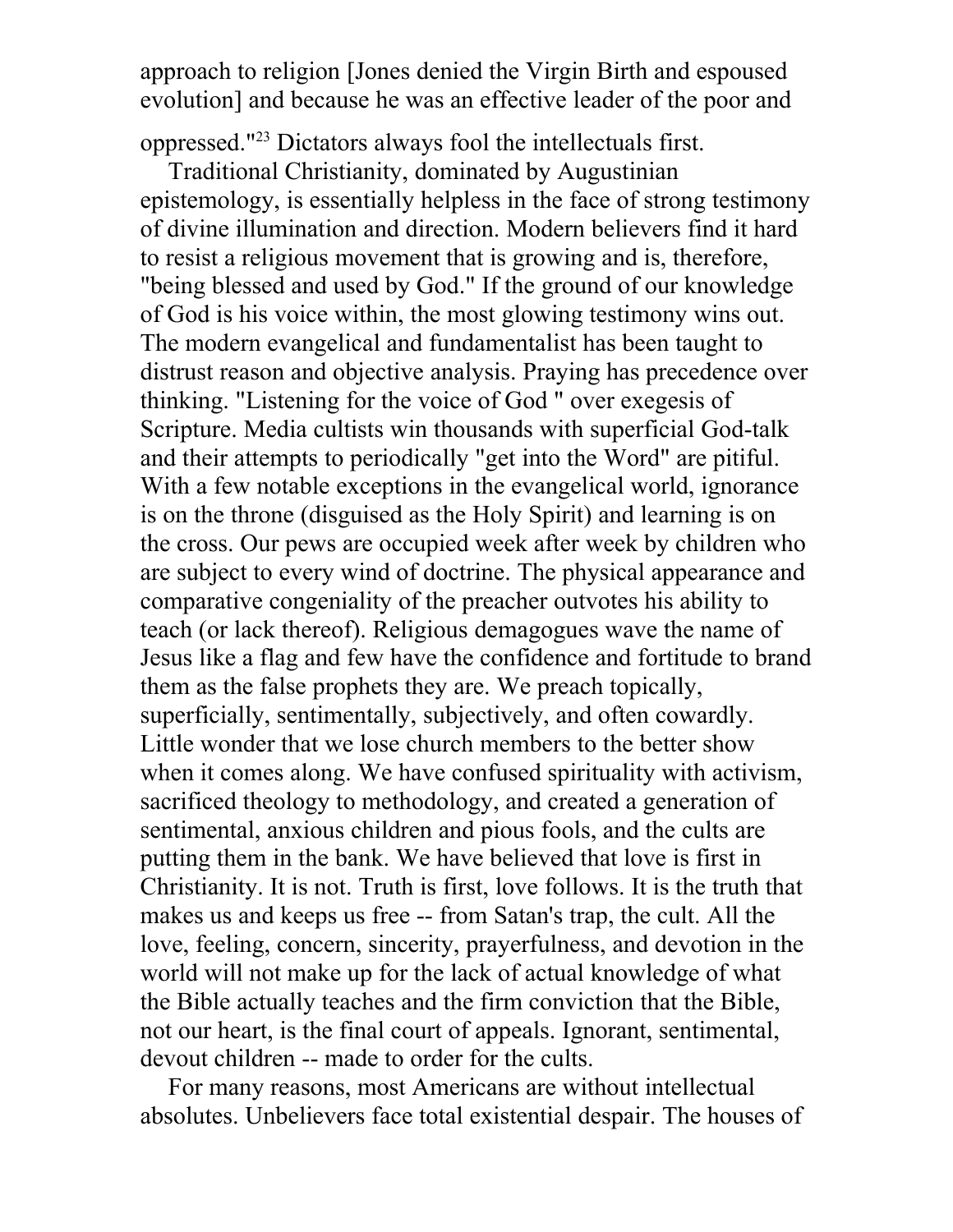the land are filled with men and women who seldom think beyond food, beer, sex, or money. It is horrifying to know that the only source of education for millions of Americans is the television set. Intellectual and emotional forces radiating from cultural and religious phenomena converge on people and create a fundamental dissatisfaction, a longing to get off the hook even though we don't know what the hook is or how or why we're on it.

So Jim Jones screams into the microphone "I am the living God!" and more than 900 Americans, from illiterate housemaids to licensed psychologists, drink cyanide at his command. The Krishnas and the Moonies can claim the mind of a Midwestern college student before a single substantive doctrine is even mentioned. He only need be convinced, perhaps for the first time in his life, that he can belong to a strong, warm accepting circle of love.

Millions seek inner assurance of forgiveness, but cannot free themselves of the terrible weight of guilt. Their preacher has taught them that every real and important spiritual transaction takes place within, so they are at the mercy of their own contradictory emotions. Cults trap them and take care of their problems. Vacanteyed Moonies hawk peanuts and pansies on the street corners, Watchtower slaves meet their quotas of doors hammered and literature placed, and the mindless treadmill of activity

*22 "Horror's Why Lies in Jungle of the Mind," Sentinel Star, 26 November 1978, sec. D, pp. 104. 23 "Jonestown," Christianity Today (Dec. 14, 1978): 39.* 

creates the assurance, verified by the charts, graphs, and reports, that they are earning their way to whatever heaven the cult has reserved for them.

David (Moses) Berg assures his 10,000 disciples that they need not worry about the will of God. He has been commissioned to do their thinking and what they are to think is contained in the most recent "Mo Letter." It is just as well. His children are of a generation that has been conditioned by philosophical nonreason and their minds are a vast wasteland, full of the noisy emptiness of a rock concert.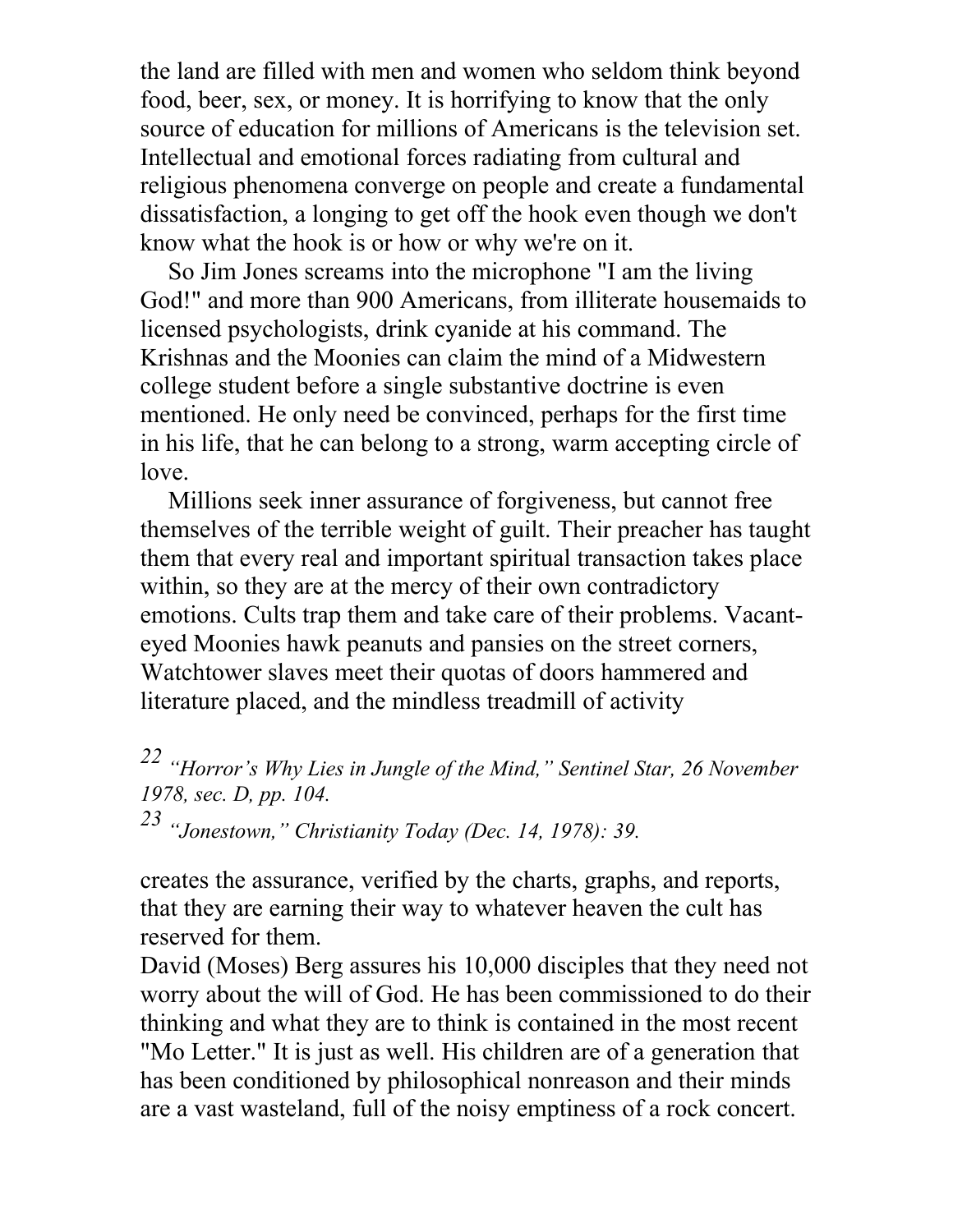They come to believe that they know the answers when, in fact, they have never heard the questions. So Mo takes nice upper middleclass girls and turns them into his temple prostitutes. Victor Wierwill affirms that he is God's apostle for the latter days, that Jesus was not God, and that sexual intercourse among disciples is acceptable as long as one is in a spiritual frame of mind. He makes perfect sense to the offspring of an overwhelmingly sensual society.

If your mind is clogged, L. Ron Hubbard will hook you to an Emeter and clear it of its negative engrams. The enhancement of your mind will initiate you into the "brotherhood of the Universe" and you will be one with God. It costs a few thousand dollars, but you cannot expect to become God for nothing. Salvation is not by grace, you know. This science fiction cult is ideally designed for a generation whose theological sophistication is limited to the script of Star Wars and whose prophets are Edgar Cayce and Erich Von Daniken.

Our materialistic culture is anxious to know that godliness and wealth go together. Herbert Armstrong will assure us that wealth is a sign of godness, and no one will ever accuse him of not practicing what he preaches! The God-wants-you-rich theme is seconded by God-wants-you-well. If you're sick, take your choice: Mary Baker Eddy, Oral Roberts, Herbert W. Armstrong, Lord Krishna, Sun Moon. All it takes is faith (and some "seed" money). Americans refuse to be sick. We want instant relief, and we'll take either a pill or a prophet.

The stranger the doctrine the better. Children love a circus and fools believe anything, as long as it defies history, logic, and tradition. Who would believe that Sun Moon has the wherewithal to impregnate enough women to accomplish the physical salvation of the whole world? (He's giving it his best shot.) Did Oral Roberts really see a 900-foot Jesus commanding believers to send money for the City of Faith hospital? Who can buy Armstrong's convoluted history that makes Anglo-Saxons into Israelites and his juggling of scripture to transform a silk-suited millionaire into John the Baptist?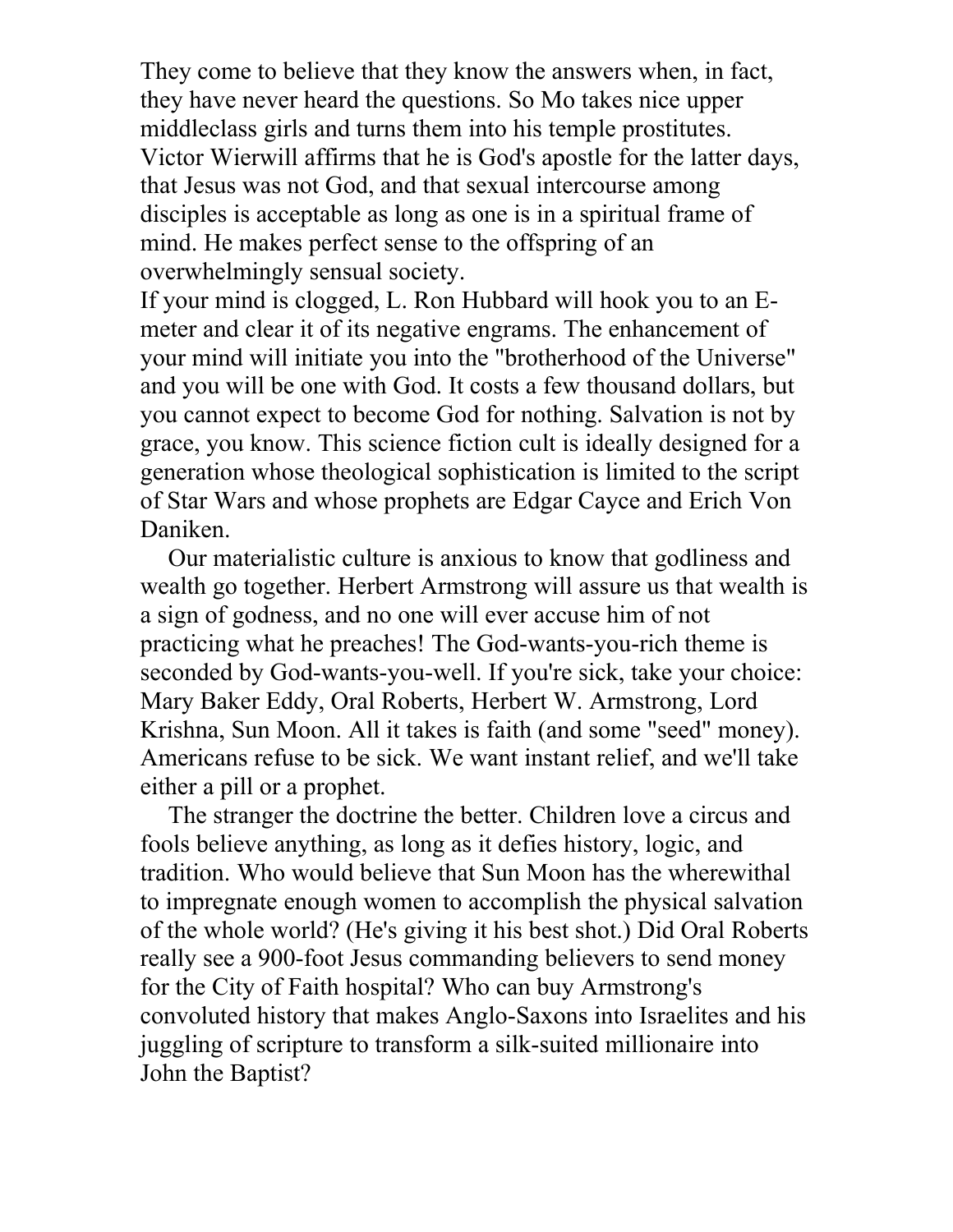The foolish, fearful child is drawn as a magnet to the paranoiac theologies of the cults, to the speculations of neurotic futurists, to the colorful preachments of religion's clown princes. By becoming "in" on a set of teachings that no one in the past could ever have thought of, fools become mystic sages and children become kings. They are removed from the mass of ordinary people and elevated to a spiritual aristocracy, the elite who alone grasp the deeper things of the spirit. They are reluctant to relinquish the doctrines that have conferred such rank on them. The feeling of being special is intoxicating. They are above and beyond "the churches." (You may be educated, secure, accepted, and happy, but I know the true meaning of the Mark of the Beast and the 1290 days of Daniel twelve. So there!)

The Bible becomes a cryptic document full of esoteric truths, and the "hidden" mysteries must be brought to light to inform and explain the self-evident prose in Scripture. Cults traffic in the obscure, the minute, the unusual. Cults flourish because children love to play I-know-something -you-don't-know. Cults prosper because fools are convinced that truth is captured by using the esoteric short-cuts rather than by long years of careful, sober, guided study. Cults throb with the conviction that that which has always been accepted by most believers in the long ages of the church in most places, the basics of Christianity, must be wrong just because so many have believed. A cultist knows that truth is a buried treasure to be discovered only by those special people who have been entrusted with the coded map sent down from heaven.

Cultism exploits the doom mentality of fools and children in a fearful world. Fools demand to know what will happen when, and the cults tell them. Eschatological doom is a growth industry, and the standard, certified cult leaders have no corner on the market. It is not only the Armstrongites, Adventists, and Jehovah's Witnesses that are scheduling the end of things. Hal Lindsey has become wealthy selling books that outline the future. Salem Kirban, president of Second Coming Incorporated (Only in America!) in Huntington Valley, Pennsylvania, advertises "the first toll-free prophecy hotline in the United States." Media prophets Jim Bakker, Pat Robertson, and Jerry Falwell are assuring us that our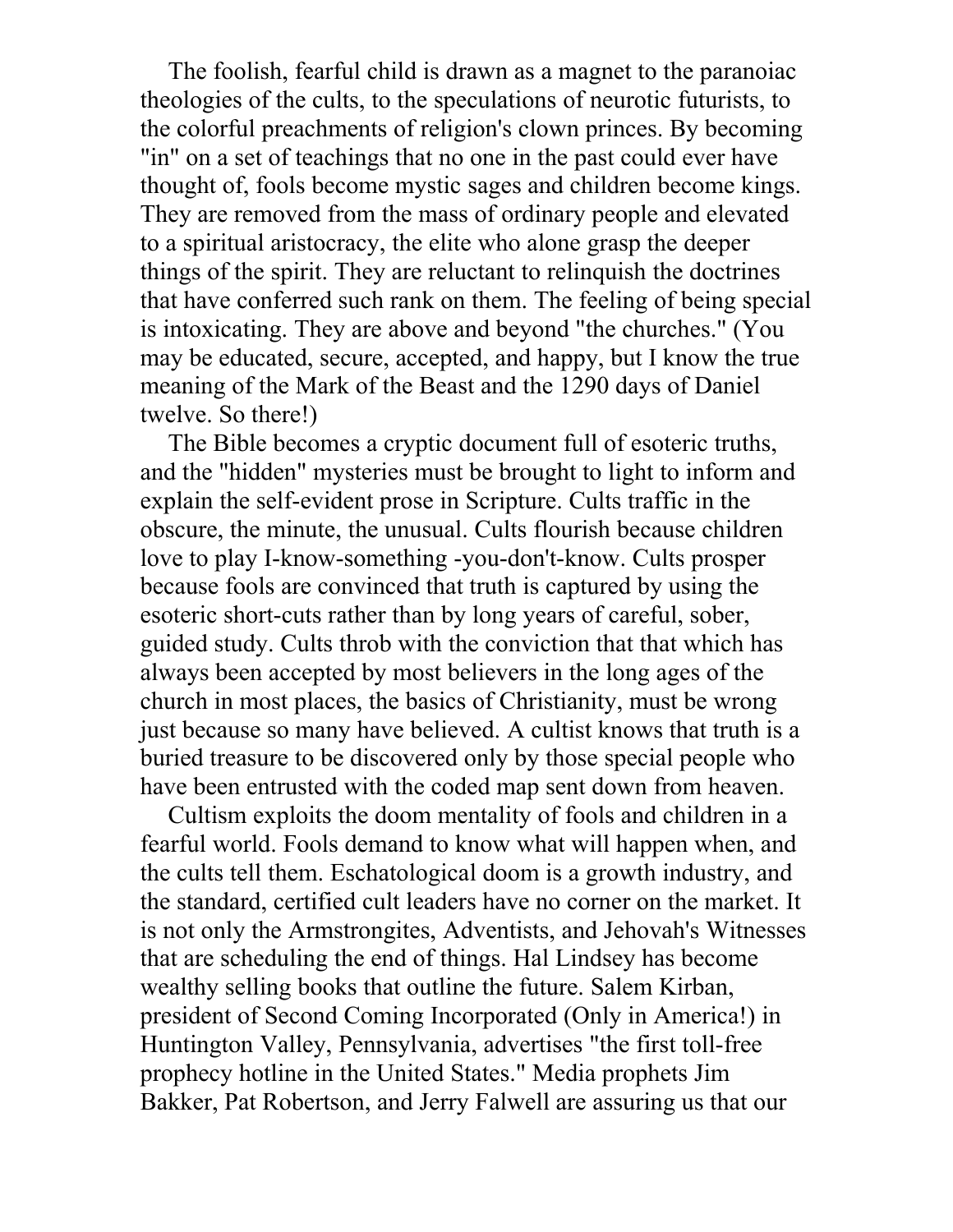time is just about up. Every time somebody important burps in the Middle East the presses roll out the speculations of the seers and the declarations of fulfilled prophecy. A patchwork of scripture passages is surgically removed from contest and pasted with the glue of allegory and ignorance. The result is a futuristic scenario guaranteed to satisfy the most demanding paranoia.

Cults feed on neurotic futurism and date-setting. Seventh-Day Adventists and the Watchtower Society exist because dates were set for the return of Jesus. His refusal to appear on schedule was no deterrent and the failure of past prophecy systems provides no lessons for the present. Prophecy-gone-wrong excites where it should discourage. Armstrong and the Watchtower promised 1975. Hal Lindsey predicts the early 1980's The preacher of the large Assembly of God church in Orlando predicted June 20, 1981. (When the day passed with neither rapture nor rupture, he declared that he did not say what everyone thought he said.) Sign watching has become the favorite indoor sport for thousands of believers. It is a game only fools and children play.

I hold the leaders of modern cultism in absolute contempt. For their victims I have nothing but pity. No sensitive Christian can feel anything but gentle concern for fools and children. No honest Christian can deny that we are all foolish and childish, and vulnerable to cultism. It seems a paradox, but the Church has much to learn from the cults. The next lecture in the series is on cult methodology and what the Church must learn from the cults.

The cult mind is complex and problematic, and this contributes to the larger complexity of cultism as a cultural phenomenon. Cults are difficult to understand. Cult victims are hard to reclaim. We are surprised at how easily cults win people who ought to know better. We must see cultism as a phase of the deadly battle we are in against the prince of the kingdom of darkness. We remain ignorant of cults and cultism at the risk of our own souls. Finally, we must know that the ultimate solution to the problem raised by the cults is positive rather than negative. We will not avoid cultism simply be being informed on the subject. There must be nothing in our lives more important than sanctification; the progressive, intelligent, balanced, conformation to the image of Christ.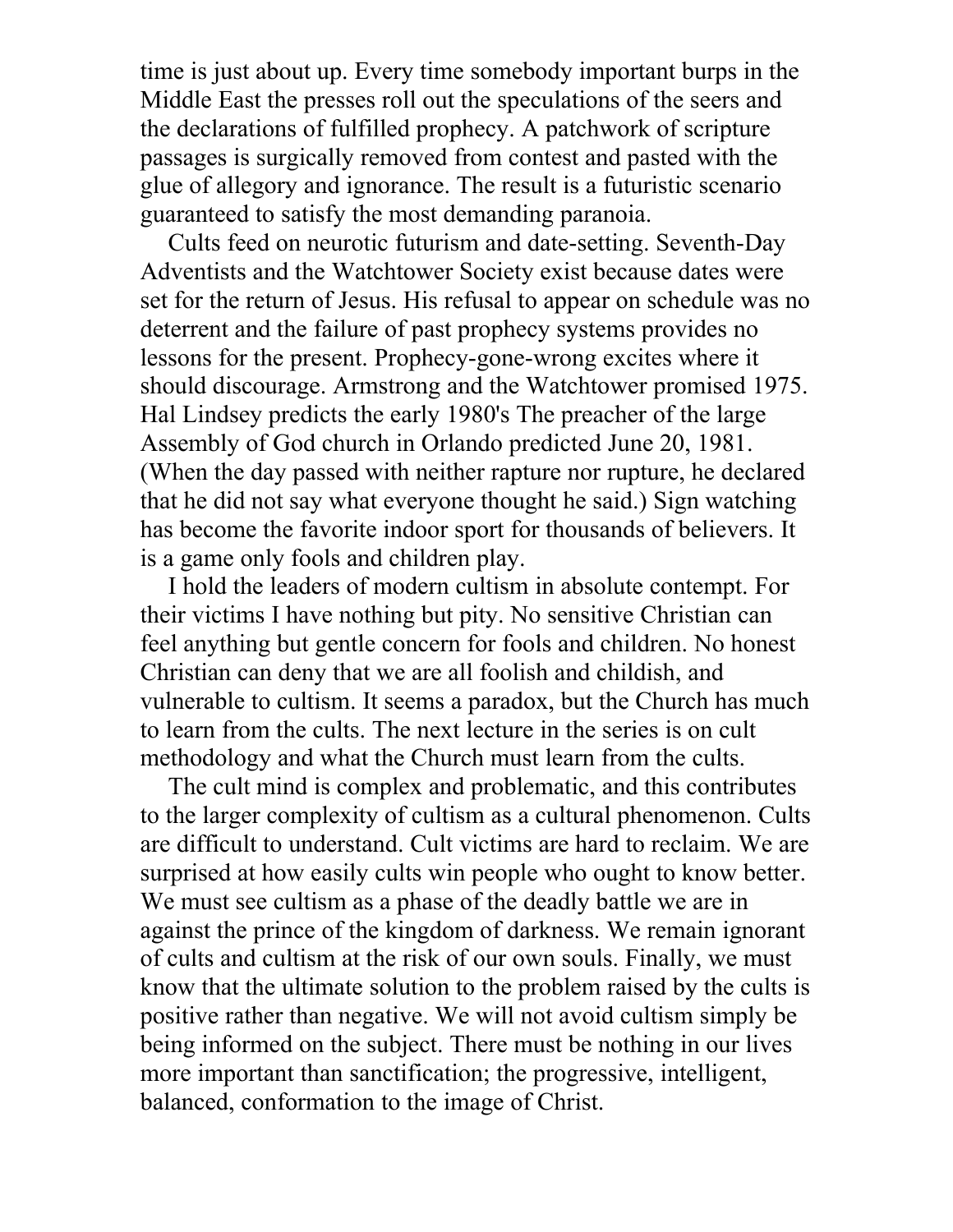As a result, we are no longer to be children, tossed here and there by waves, and carried about by every wind of doctrine, by the trickery of men, by craftiness in deceitful scheming; but speaking the truth in love, we are to grow up in all aspects unto Him, who is the head, even Christ...(Eph. 4:14, 15).

# **CULT METHODOLOGY AND WHAT THE CHURCH**

## **MUST LEARN FROM THE CULTS**

Separation from God creates children and fools, and the Church has a commission to win and transform those separated from God. All children and fools (including ourselves) are the objects of redemptive love

and it is Jesus who has a claim on them, not the cults. Over three-fourths of those won by the cults come directly from the pews of traditional, mainline churches. The Church must understand why the cults are getting so many of her children. She must also isolate the aspects of cult methodology that can be adapted legitimately to her programs of evangelism and ministry.

With variations and exceptions, cults progressively entrap and

exploit their victims in the following way.<sup>24</sup>

1. Warm acceptance. A teen-age girl who joined, then quit the Unification Church of Sun Moon remembered the first "lecture" she attended: "The minute I'm in the door, people swarm over me, college-aged kids mostly, shaking my hand, praising me. I'm 'lovebombed!'" The Jehovah's Witnesses know that behind those doors are lonely people who have no one who cares about them enough to take time to talk.

If we are lonely, discouraged, isolated, and afraid, it is nearly impossible to mistrust someone who seems to care for us. Jeannie Mills, who left Jim Jones's People's Temple in 1975 and blew the whistle on the cult, was asked, "What was so attractive about this bizarre outfit?" "Warmth," she answered, "first, last, and most

important."<sup>25</sup> Sentimentality and loneliness constitute a deadly combination. For one thus made vulnerable, it often does not require a sound argument to win -- or any argument at all. A hug and a kiss will do it.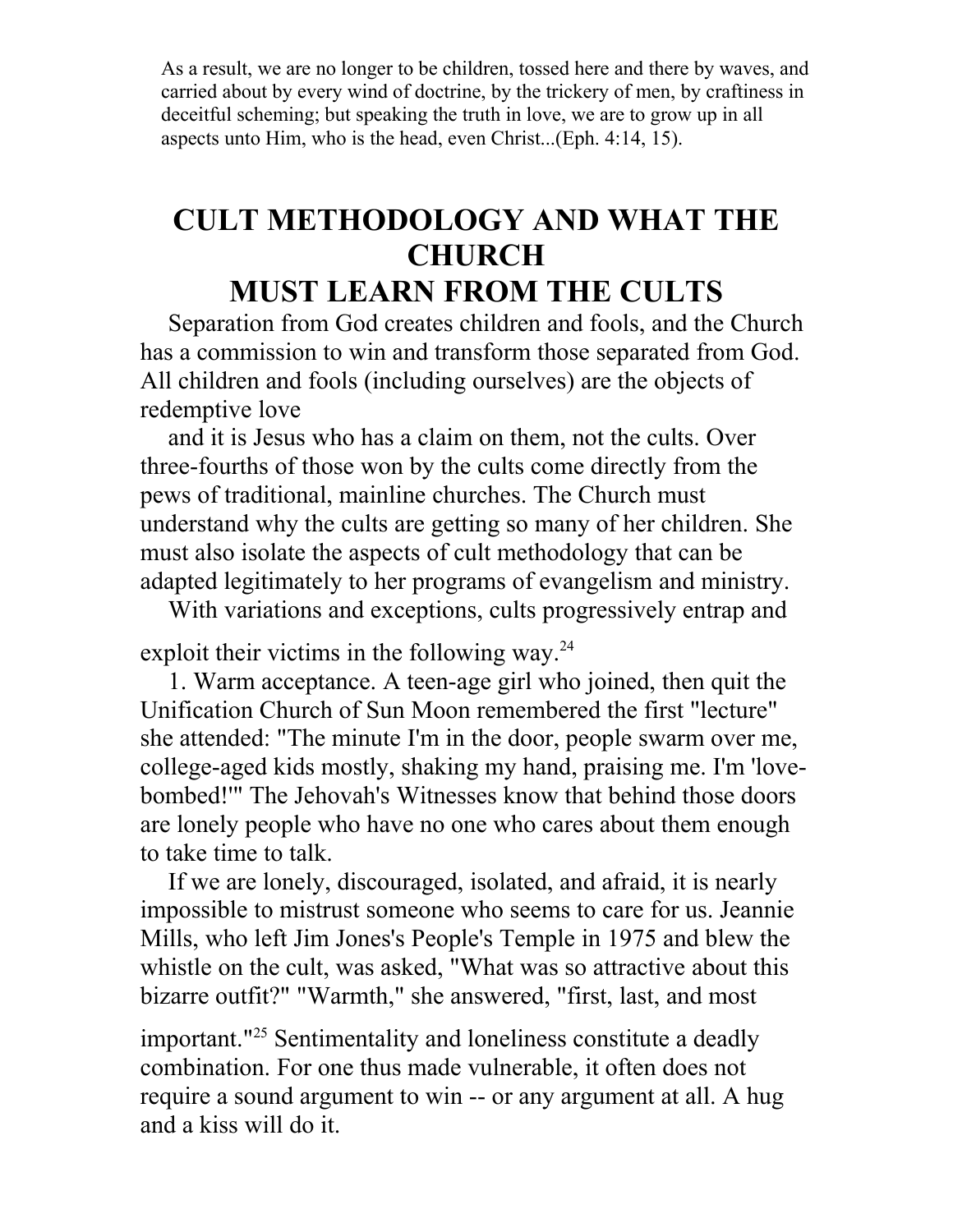2. The promise of quick answers to hard questions. Cults promise to solve the personal problems of the victims of our fragmented, demoralized society. Are you hooked on drugs, alcohol, sex? Have you lost control of your life? Are you a loser? Is your marriage on the rocks? Is your church helping you to solve your problems or is it making them worse? Does your church know that you are hurting? Does it care?

Cults have a good track record for temporarily transforming behavior -- for a price. Many cults use methods that can produce a radical turn-about. The immediate interruption of negative behavior patterns in a high-pressure context often creates a life style that is comparatively superior to the old way of living. Synanon, Hare Krishna, Moonism, and the Children of God have unhooked many young people from the drug-alcohol-sex culture. The second state is usually worse than the first, however, as old drug addictions are replaced by psychological ones. How much better off is the glassy-eyed posey peddler on the corner now than when he was smoking grass three times a day? Many cults, of course, reintroduce their disciples to sexual immorality in the new context. Cults often create an artificial religious euphoria, announced by endless, mindless God-talk. Noisy nonthought in Christian words is a dangerous counterfeit of spirituality; dangerous because it is overwhelmingly attractive to the person whose longing for religious contentment is exceeded only by his theological ignorance and vulnerability.

In the early phases of indoctrination, cult victims often find the promise of quick answers to deep problems supported by testimonies of those who have been changed. Testimony of a changed life, a rebirth, is extremely persuasive. Believers raised in the Augustinian-Calvinian tradition have been conditioned to accept the changed life as clear evidence that God has miraculously regenerated an individual or supernaturally sanctioned a religious group. One who accepts the doctrine of miraculous Holy Spirit regeneration has little to say against one who has been radically changed and who loudly and repeatedly speaks his love for God.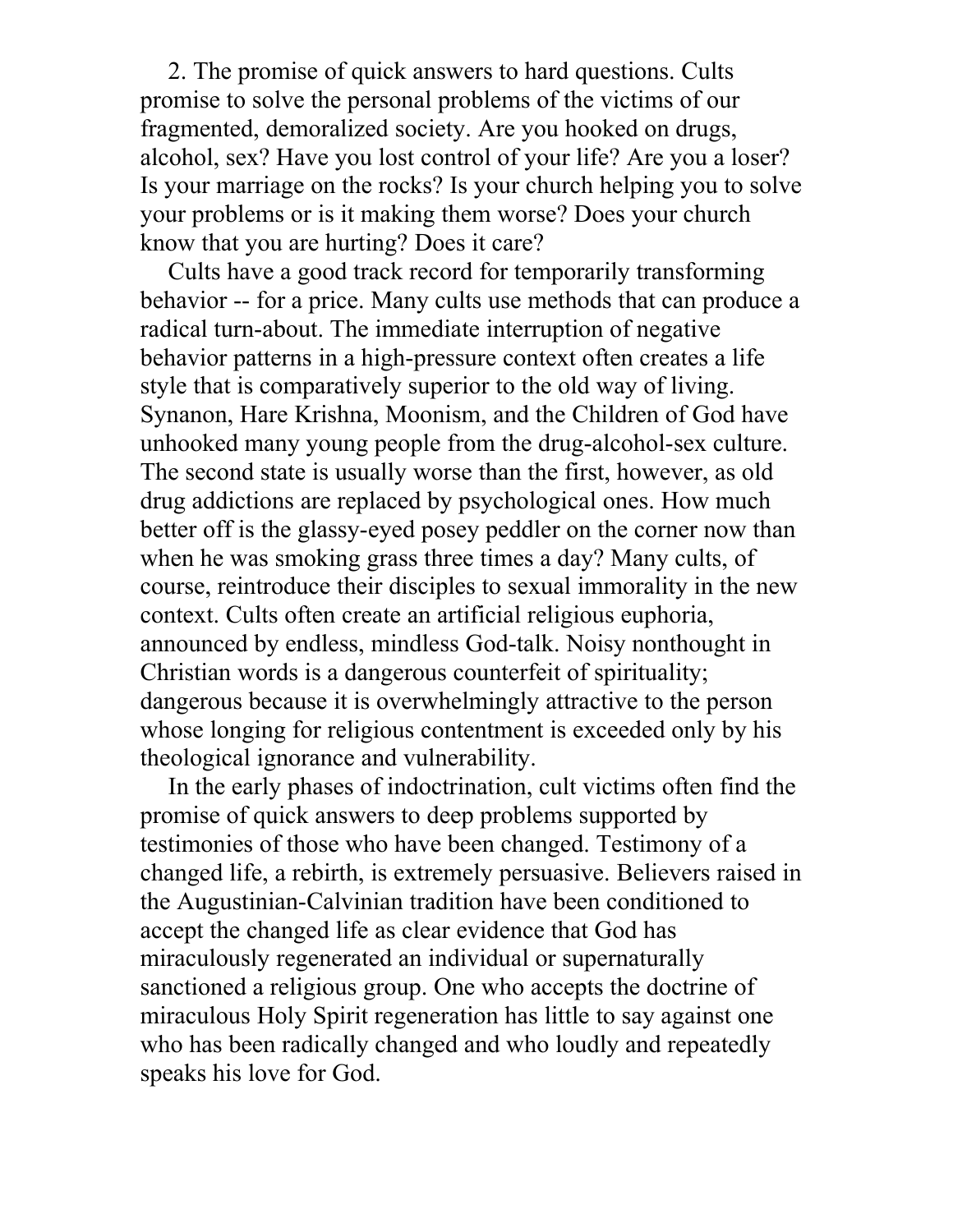Cults offer quick answers to philosophical and theological questions, especially those created by a deteriorating world system and a morally-anemic society. We are afraid of war, famine, poverty, crime, epidemic, pornography, divorce, and political corruption. We fear for our children. Cults offer simple explanations and a sure way of escape. What are we to do when faced with the threat of international communism and nuclear war?

a. Work night and day to raise money for \_\_\_\_\_\_\_\_\_\_\_ who is the messianic deliverer.

b. Chant, meditate, and encourage everyone else to do the same. This will create universal god-consciousness and evil will wither.

c. Compute the time for the end of the age and throw in with the only society that God will accept

when He destroys this mess. Make survival plans. Hoard food; build a fortified shelter and stock it with guns to protect your family from the ravening hordes of the nonelect.

*24 Portions of the following summary depend upon Richard J. Stellway, "Cultic Conversion: Analysis and Response," Journal of the American Scientific Affiliation (Dec. 1979): 218, 219.* 

*25 "Jim Jones: Man Who Would Be God," Christianity Today (Dec. 15, 1978): 39.* 

- d. Get ready for the secret rapture. (Never ride in an airplane with a Christian pilot at the controls unless you're sure you'll be raptured with him.)
- e. Serve **EXACTE:** faithfully and sacrificially so that you will enjoy power and prominence in the world system that will replace this one.

3. The forging of a binding relationship with the group and the systematic isolation of the devotee from former associations. Cults create a fortress mentality. It is we-the-elect in here with God and them-out-there with Satan. Isolation is reinforced by the creation of a persecution complex (They don't understand, they hate you, they are in bondage of the devil and want nothing more than the destruction of your faith). The Watchtower disciple comes to your door to talk to you. You have not talked very long before you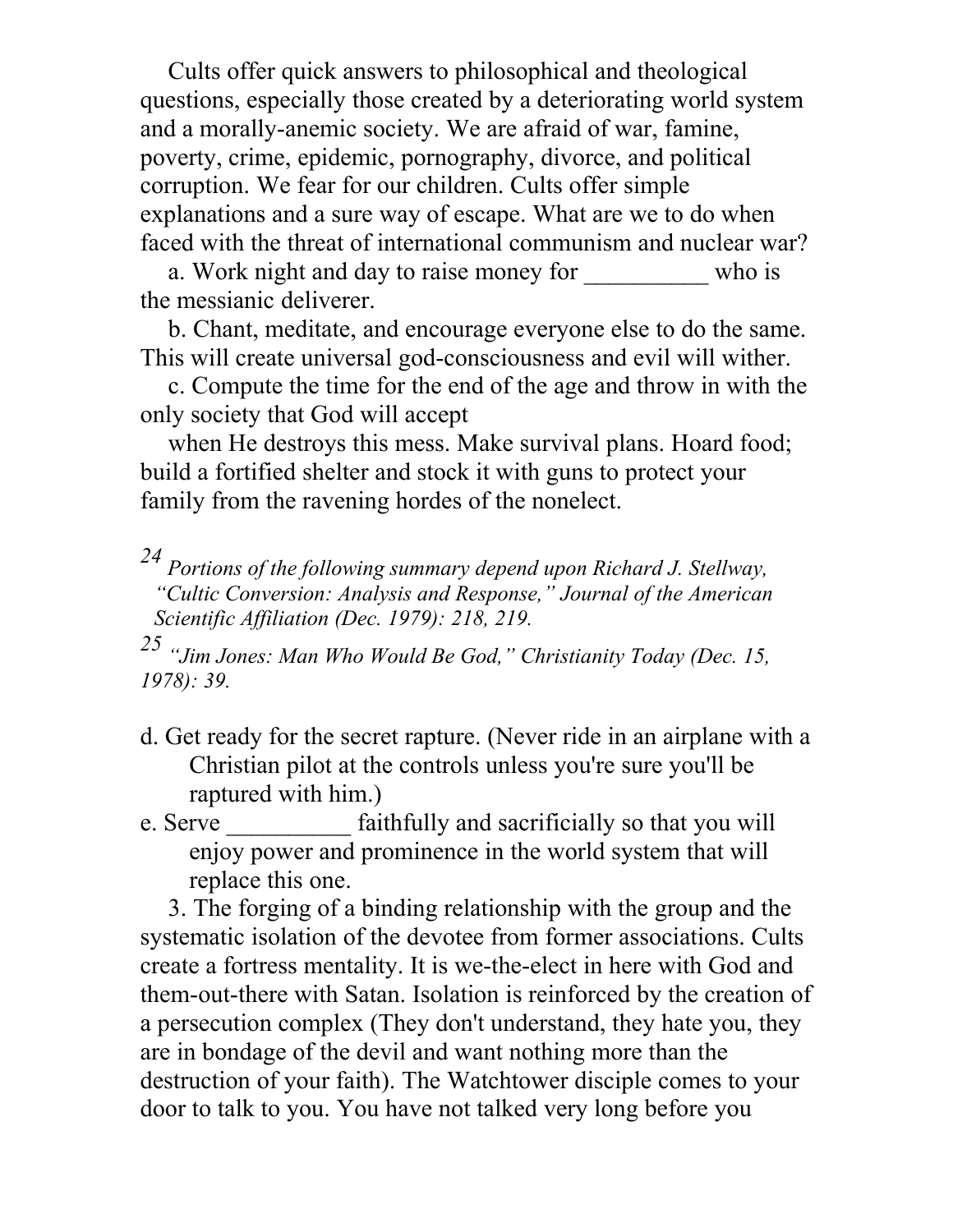realize that he did not come to listen. Why should he? You are a blind slave of the persecuting world system. You are ignorant of the things of God and ill-motivated.

Victims of the more extreme cults, especially those that focus upon young people, are always led to break with their families.

4. Distinctive doctrines are concealed or denied at first; admitted and taught only when the victim is preconditioned. The Unification Church is introduced to the victim as a youth movement that has a successful drug-abuse program. A few days or weeks later he finds himself kneeling before a photograph of Reverend Moon and he's not quite sure how he got there. Mormon converts have to prove themselves over a long period of time before they are introduced to the more esoteric doctrines of the cult. Watchtower teachers get very upset if their prospect learns too soon that to be a Witness he must deny the resurrection of Jesus.

5. Decisive action is required. The cult devotee is called upon to perform an act or undertake a project that is both radical and sacrificial. This takes such forms as public renunciation of self, one's past, usually involving a detailed confession of sins (real or imagined). An open and sometimes violent break with family and former friends demanded, or a significant gift must be given. Moon requires that his converts openly denounce their parents. Jim Jones demanded that many of his converts, men and women, have sexual relations with him and photographs were taken. Cult leaders often suggest or require that properties, insurance policies, or savings accounts be surrendered.

It is a will-confirmed principle of human behavior that if a person makes a significant and costly commitment to a group, person, or idea, it is very difficult for him to reverse his thinking and deny that which has cost him so much. We find it almost impossible to admit that we could be so desperately wrong about something so important. Acts of humiliation and absolute submission become the point-of-no-return for the disciple. Prodigious amounts of work required by some cults create a psychological commitment that is hard to dissolve.

6. Systematic attention to maintenance. Family attachments continue to be discouraged in some of the cults. Mormonism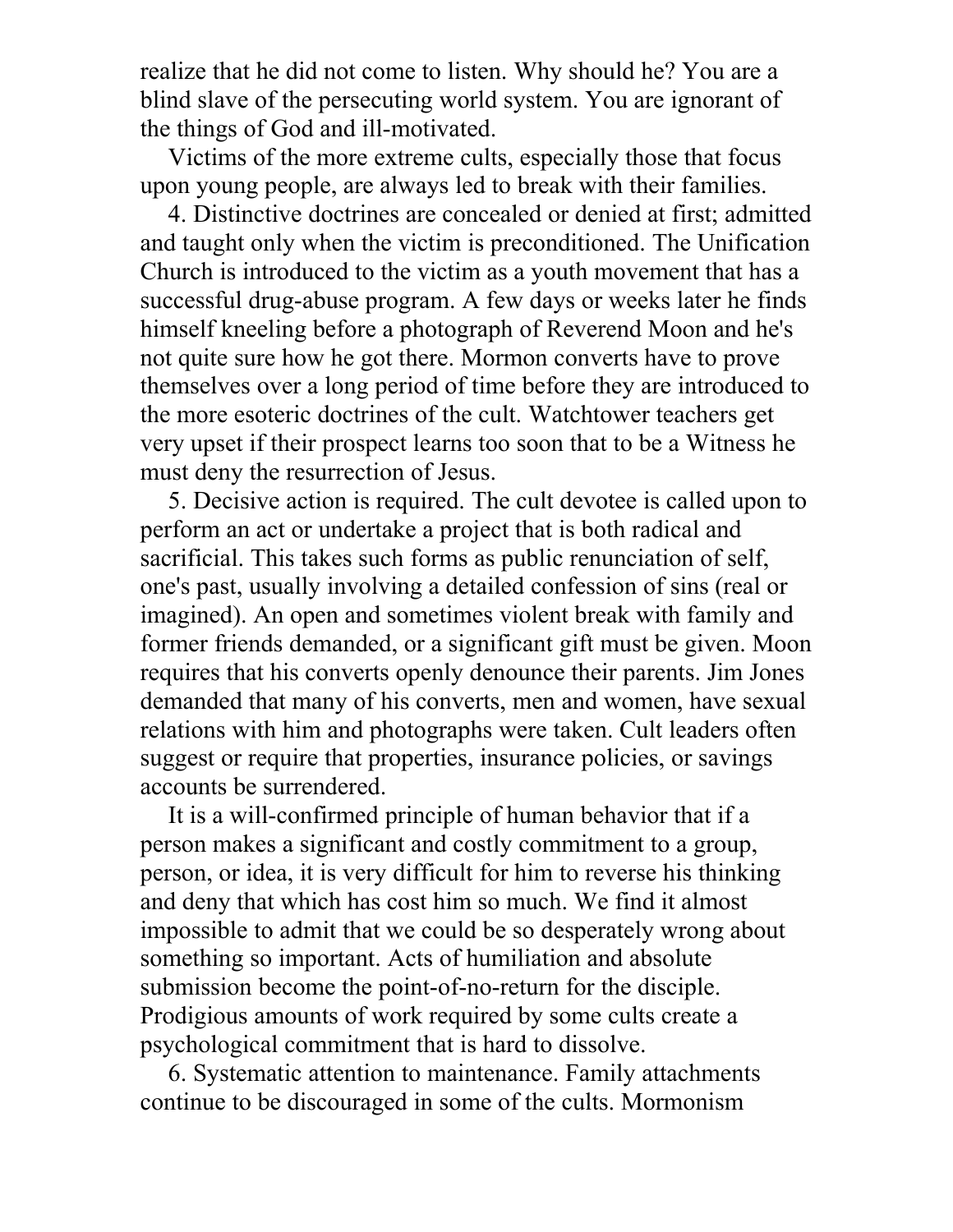carries on a vigorous propaganda campaign promoting the Latter Day Saints as champions of family life. In truth, Mormonism weakens the nuclear family and makes the local church the emotional center of its members. It is not uncommon for the more extreme cult leaders to forbid normal sexual relations between husband and wife, even when both are members of the cult. Reverend Moon claims the right to pick marriage partners for his unmarried disciples. Before marriage they must confess any sexual sins to "Father" and beg his forgiveness. After marriage, sexual intercourse is prohibited for forty days and spouses are usually assigned to different locations. Moonies have few children and more time to raise money.

Rhoda Johnson, a disciple of Jim Jones, testified that she was whipped with a belt three times for such sins as phoning her parents. Jones regularly forbade married couples in his church to have sexual intercourse, at least with one another, while he freely indulged in sex with both men and women. David Berg (Children of God) encourages or commands his disciples to practice extramarital sex, group sex among married couples, and seduction as a method of proselyting. In MO letter (Little Fishy, March 1974) Berg pictured a mermaid making love to a naked man. The caption read, "Hooker for Jesus." Joseph Smith was married to more than 60 women, sealed to at least 229 others. With many of these he had a very earthy kind of relationship at one time or another. Brigham Young was even more active than his

predecessor on this count.<sup>26</sup> Radical cults resort to open intimidation and terroristic threats against defectors.

Those cult leaders who have used such extreme methods of maintaining the loyalty of their followers have found that their victims suffer the loss of self-esteem and confidence in their own ability to make moral decisions. They become dependent on a "fatherly" authority figure.

Some of the more respectable cults maintain their members by strictly regimenting and censored reading programs. Others have tight social systems that keep the devotees bushed "following the rules." Hyper-activity serves to keep the disciple too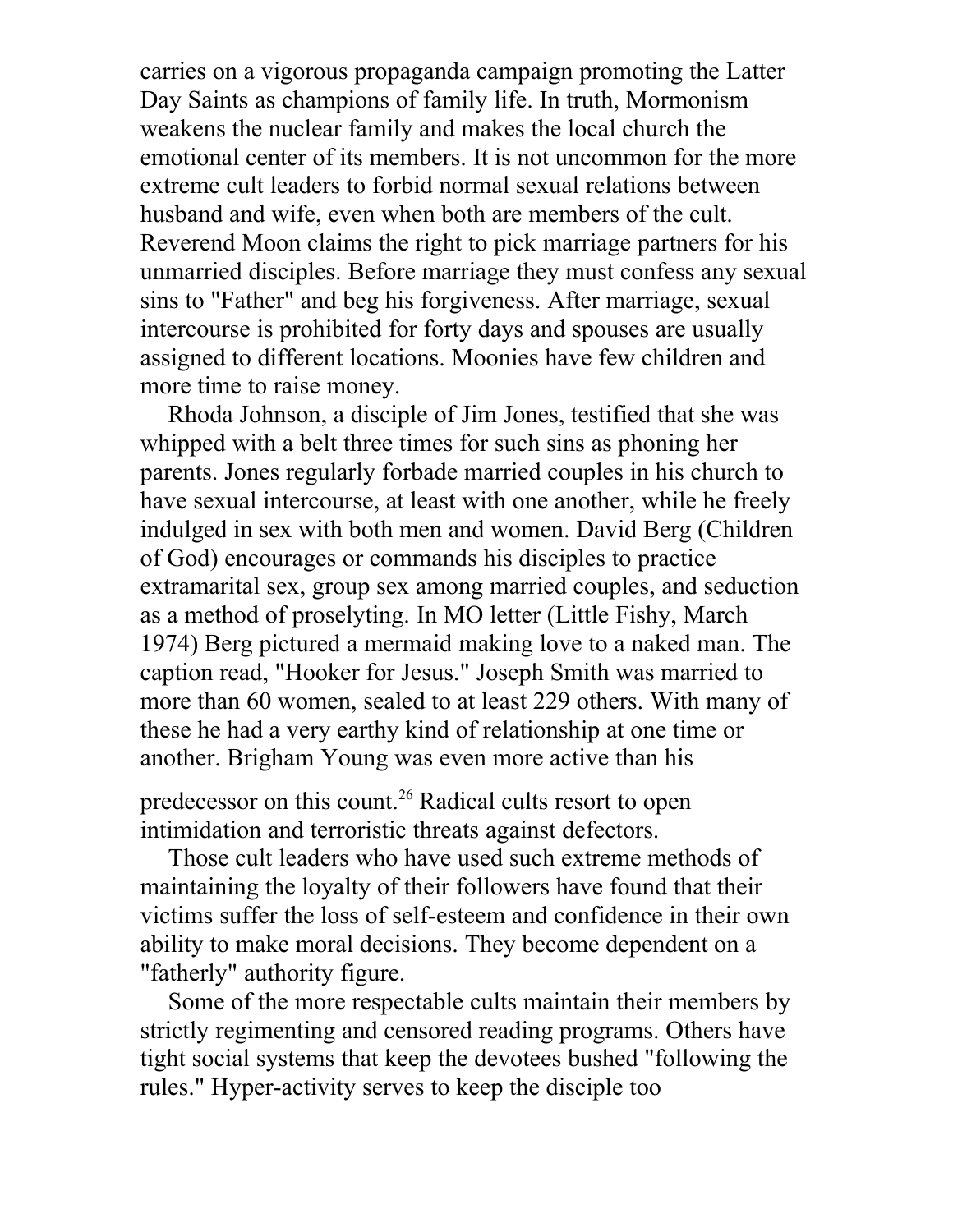*26 J. and S. Tanner, Mormonism, Shadow or Reality? (Salt Lake: Modern Microfilm, 1972), pp. 211, 212.* 

weary and distracted to think for himself. If this is prolonged and intensified by various kinds of psychological intimidation, the cult victim becomes increasingly dependent. A Unification Church escapee remembers the hyper-activity of her cult days:

Like thousands of Moonies across the country, I work all day, every day, selling carnations to raise money for the movement. Up at 4:00 A.M. Rattling through the streets with other teams in a seatless van by 5:00, heading for shopping centers or business districts. Breakfast is Chinese rice balls or cereal and candy served in the van, milk spilling all over. Team captains whip us into an evangelical frenzy with songs, Bible verses, prayers, chants. We each call our own "determination" -- the amount we vow we'll personally raise that day. No one shouts out an amount less than \$100. Some, caught up in the movement, scream "\$1000!" On the streets until the money is made, no matter how long it takes. Rarely back before midnight or 1:00 A.M. Dinner -- vegetables, starches, no meat. Often too beat to eat. Testimonials about interesting experiences of the day, with emphasis on visions and mystical revelations of Rev. Moon. More Bible, more drumming about Moon as Messiah, more singing to "drive away evil spirits." Collapse in sleep until the next day begins before dawn.

All emotions -- everything -- is handled by the center director. If I sing too loud, he tells me how to sing. If I want to eat or sit with different people, he says no. If I feel like crying, he snaps, "Don't cry tears for yourself."

There are no newspapers, no TV, no talk of the outside world.<sup>27</sup>

To one degree or another, cults work to produce uncritical loyalty by effecting the psychological disintegration of the victim. A cult takes a child and makes him more of a child, a dependent, obedient, profitable child.

What can the Church learn from cult methodology, especially from those cults that have become more respectable and sober with the passing of a generation or two? Many of the more objectionable methods used by cults are perversions of wise and acceptable methods, good principles of church growth taken to an extreme. Some of the methods used by such cults as the Watchtower Society and the Seventh Day Adventists are worthy of imitation be the Church. I submit that the relative success of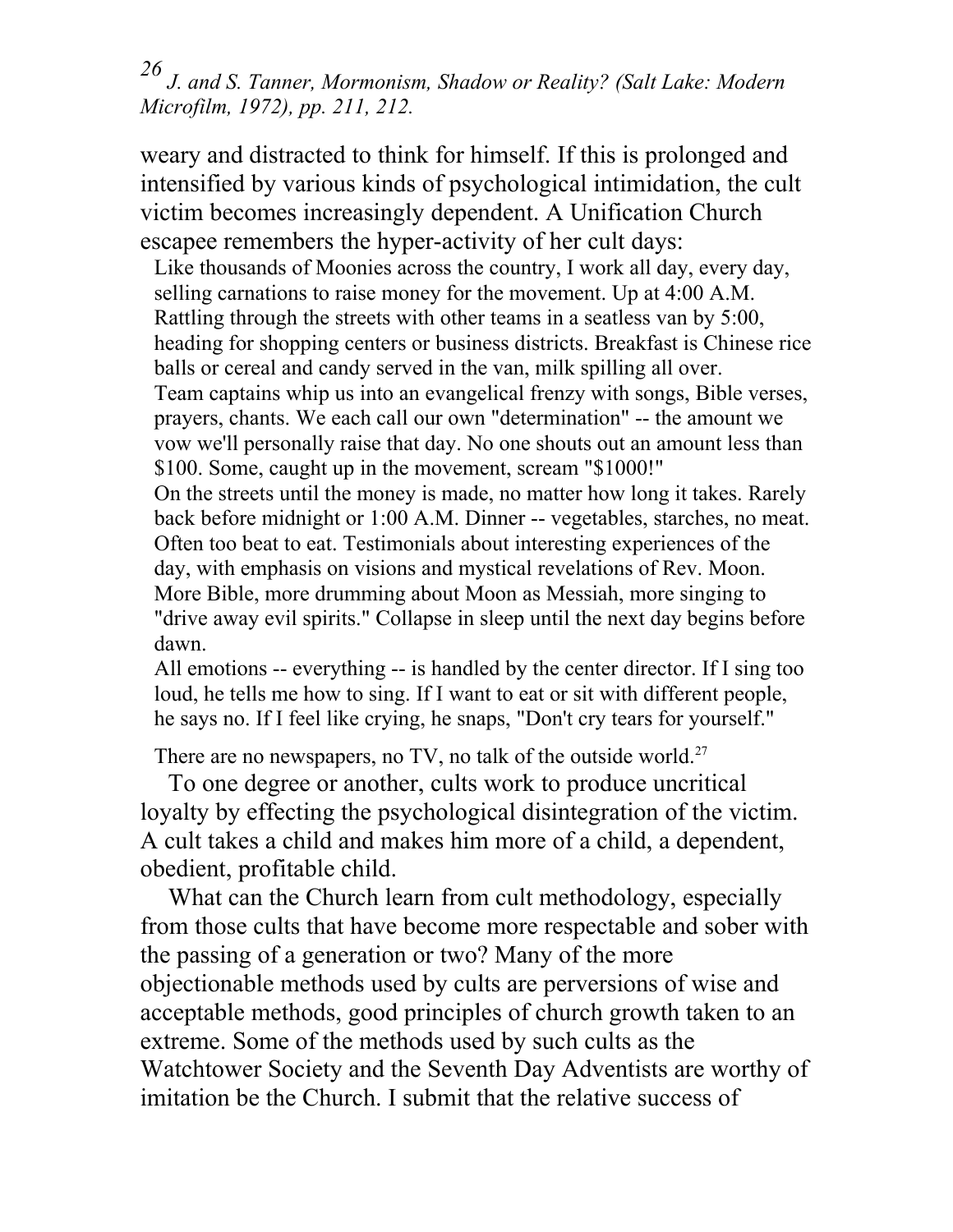cultism suggests that the Church needs to give attention to the following general areas of doctrine, evangelism, and ministry.

1. The Church must disconnect herself in the mind of the public from intuitional, subjective, transcendental theology. The Bible in and of itself must be offered as the only source of special revelation and authority, with the understanding that the full and only meaning of Scripture yields to direct literary analysis. We must insist that the meaning of Scripture is restricted to the normal meaning of the words in the historico-grammatical context. This is a negative lesson and the Church must be perceived as generically different from the cults.

2. The Church identified with the tradition of the Restoration Movement must emphasize that it alone, in contrast to Romanism and Protestantism, stands for those basic elements of the Faith that are and have been accepted by most believers through all history in most places. A list of these elements includes belief in the Triune God, the full deity of Jesus, the blood atonement, salvation by grace, the resurrection, eternal reward and punishment, baptism by immersion, the name Christian, and the inerrancy of Scripture. We are the least innovative of all major religious groups in matters of doctrine and we must make this clear. The world must know that it is we who are antipodal to cultism.

3. We must not be afraid of legitimate, biblical absolutism. This is a positive lesson to be learned from the cults. The fastest growing religious bodies have many common characteristics, one of the more important of which is the conviction that they are right in a way that makes all other faiths wrong. The religion of Both-And will never move the world. Is there one Lord, one Faith, one baptism into the one body or is there a legitimate choice among many? Just how many plans of salvation are there? Is the New Testament Church an eternal necessity or simply a delightful option? Is the plan of salvation set forth in the Book of Acts required or simply preferable? If we are not orthodox in our doctrine, let us repent. If we are convinced that in the essentials of the faith we are right, let us say so! If we are not convinced, let us study until we can decide one way or the other. Our generation of the Restoration Movement is suffering from a fundamental and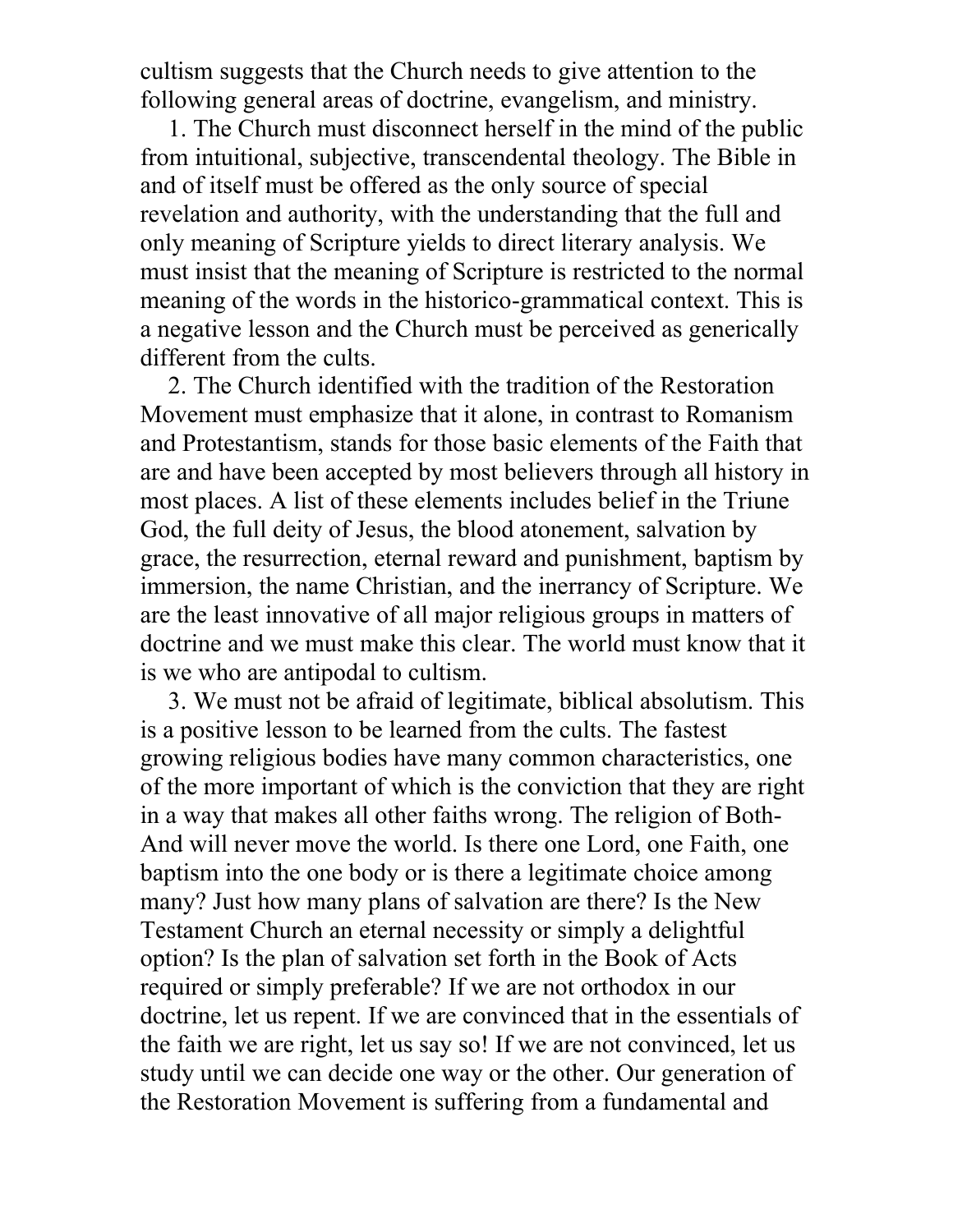deadly lack of confidence. We must not close our minds, but neither can we forever be tentative in our convictions. We must land somewhere and take a stand. Thinking people reject narrow bigotry in religion, but they are also impatient with spineless compromise. It is in the nature of things that we must either contend for the Faith or compromise it. The Faith must not forever be kept in committee.

Let's admit that the Sunday Bible school is a failure How could it succeed in anything beyond organized fellowship? Thin class material presented once a week by an amateur cannot do the job. The Church must begin to take seriously its responsibility to teach and to learn. Somewhere we must find hundreds and thousands of intellectually sharp young men who are willing to pay the terrible price that must be paid for biblical competency. We must challenge them to put a final end to the modern concept of preaching as sacred entertainment. Methodology must once again bow to theology. Cultists know their doctrine; as a rule, better than our outfit. Why? Why not? In thousands of our congregations people sit for years under honored preachers and remain biblically illiterate! We must create a new taste in the people. It's time for meat, and lots of it.

## 27 "Why I Quit the Moon Cult," Seventeen (July, 1976): 107; 117; 127.

We must bury forever the unscriptural distinction between teaching and preaching. Cute, alliterative outlines, thin analogies, sentimental illustrations, thinly-devotional sermons will not get the job done. Topical talks must surrender to sound, exegetical preaching. The power of the Gospel is in the Gospel itself, and there is no substitute for systematic, genuine teaching.

5. We must not be afraid to require commitment from ourselves and from the Church at large. We place little value on that which costs little or nothing. Cults often attract dedicated, intelligent, sensitive people simply because the cult takes itself seriously enough to require much of its disciples. It must become apparent in the life and work of the Church that the Gospel is true and therefore Christianity is a matter of life and death. I am convinced that the comfortable Christianity of our generation, with its roots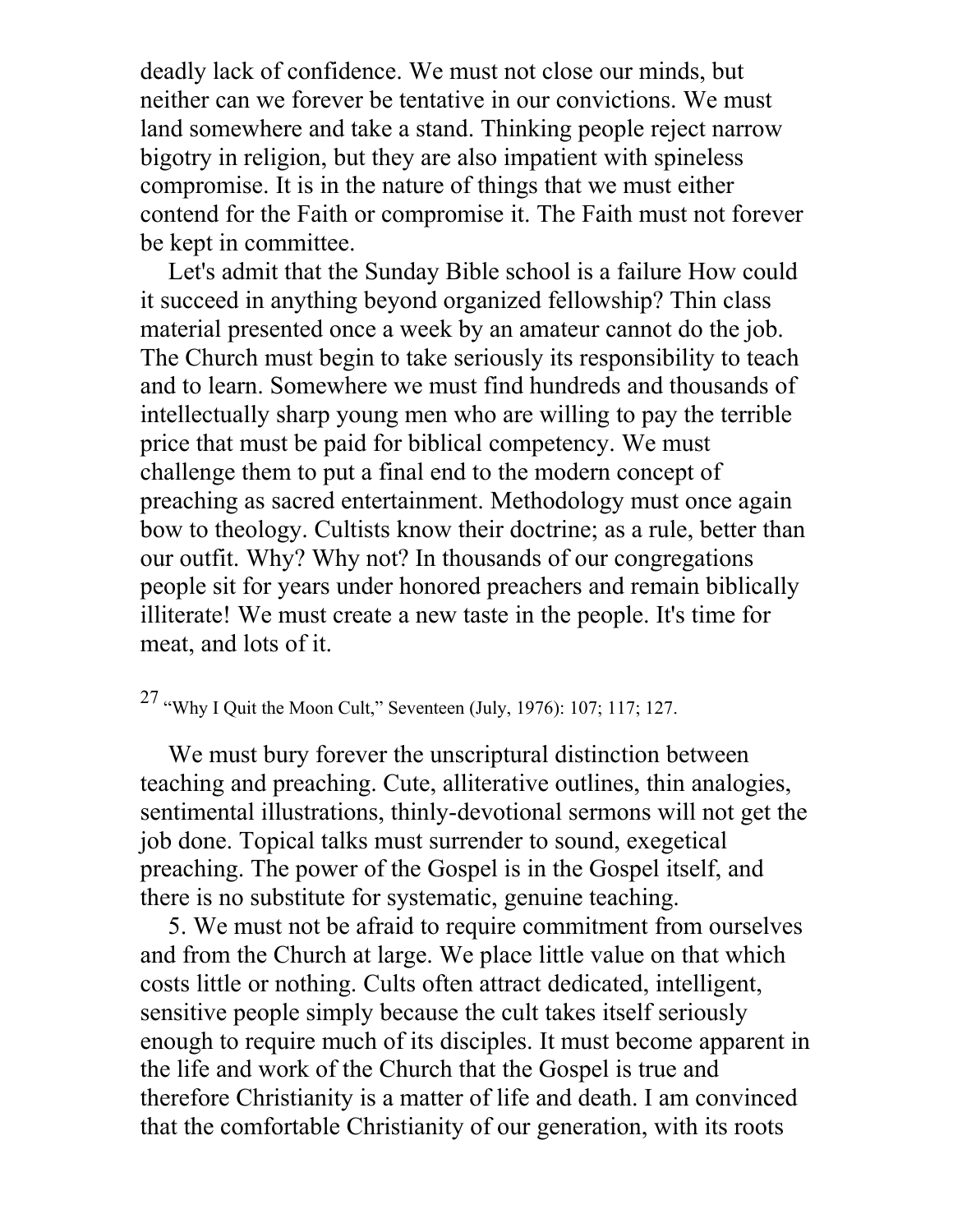firmly imbedded in sentimental slush, is so far removed from firstcentury Christianity that we are an embarrassment to them. Too long our congregations have tailored their programs to the segment of the people who are congenitally carnal and cheated those who take Jesus seriously. We have trimmed our sails to the weakest winds. Cults often require too much of their people, the Church usually too little.

6. The Church must meet the legitimate emotional needs of the people. This generation of the Church has fallen for the deadly Either-Or fallacy, i.e., either we take a strict and uncompromising stand for truth or we create a warm, loving, accepting atmosphere of fellowship. We do not have to make this choice; we can have both. Truth does not exclude dynamic love, it creates it. We preach the truth in love. Love without truth is pious sentimentalism. Insensitive orthodoxy saves the soul by embalming it. Both are false religions.

We may as well admit that it is not our preaching that brings visitors back for a second look, rather it is the feeling of warm acceptance. Too long our worship services (a questionable concept) have been conducted by the bulletin and the clock. I am against liturgical worship. We have borrowed from the wrong century. Medieval church pageantry has become the model for our corporate worship just as medieval architecture has been the prototype for our church buildings. The first-day gatherings in the first century were dynamic family events.

This is not a call for the superficial touchy-feely nonsense of the discredited relational theology of the sixties. I do not feel particularly spiritual holding hands with another man or someone else's wife. We must have the real thing. We need to be willing to become other-oriented enough to notice the fellow across the aisle deeply enough to begin to care about him as much as we care about ourselves. Someone besides the preacher needs to be able to express himself in the gathering of the saints. The children of God need to be able to laugh and cry and be honest and do all the other real-life things that families do. Church attendance ought to be something more than a practice run for your funeral service.